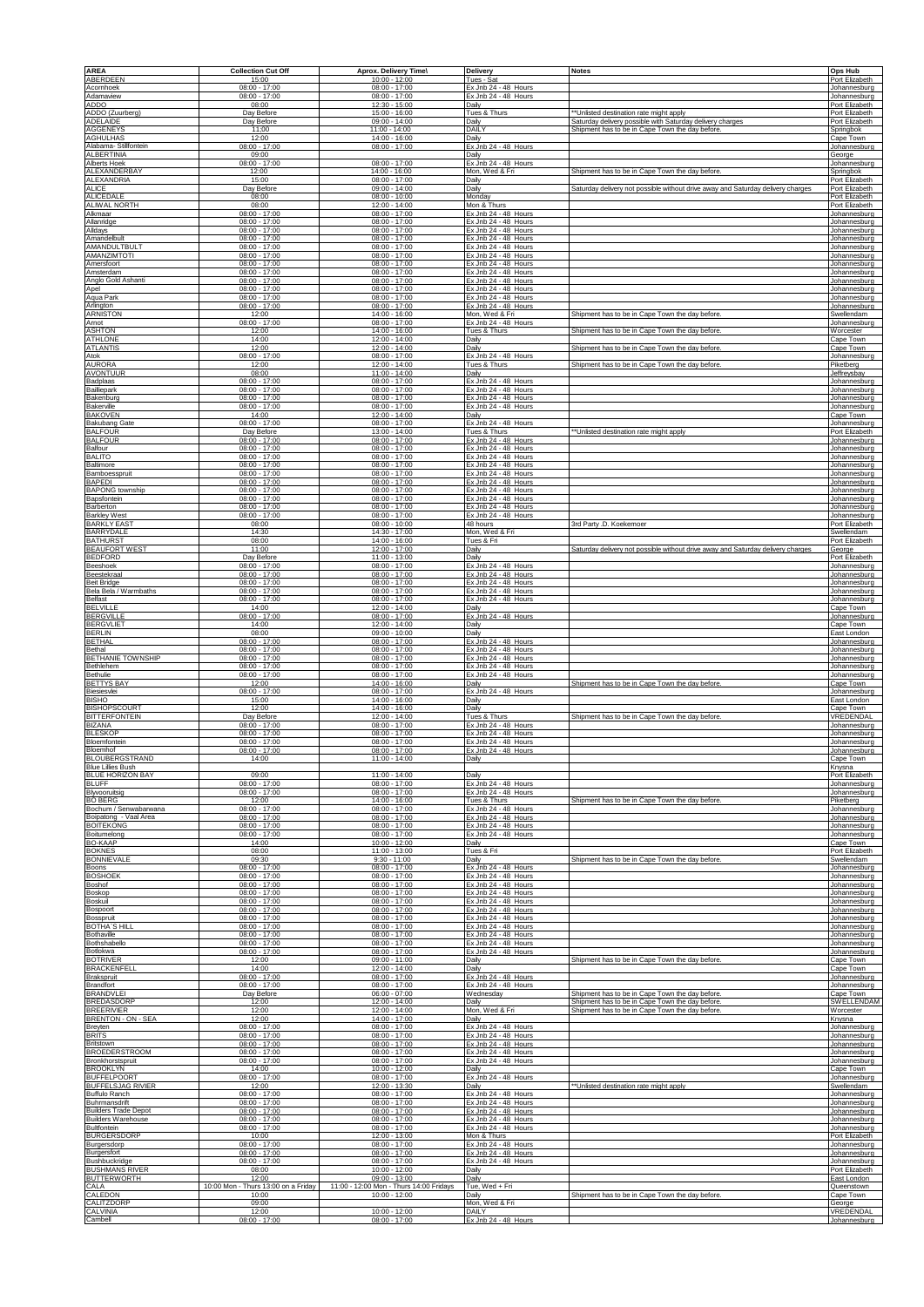| <b>CAMPS BAY</b>                                     | 14:00                                       | 12:00 - 14:00                                       | Daily                                                |                                                         | Cape Town                                 |
|------------------------------------------------------|---------------------------------------------|-----------------------------------------------------|------------------------------------------------------|---------------------------------------------------------|-------------------------------------------|
| CANARVON<br><b>CANNON ROCKS</b>                      | Day Before<br>08:00                         | $11:00 - 13:00$                                     | Mondays & Thursdays<br>Tues & Fri                    | Parcel needs to be in George on the Friday              | George<br>Port Elizabeth                  |
| CAPE AGULHAS                                         | 12:00                                       | 12:00 - 14:00                                       | Daily                                                | Shipment has to be in Cape Town the day before          | Swellendam                                |
| CAPE POINT                                           | 12:00                                       | 14:00 -16:00                                        | Daily                                                |                                                         | Cape Town                                 |
| <b>CAPE ST FRANCIS</b>                               | 12:00                                       | 15:00 - 18:00                                       | Daily                                                |                                                         | Port Elizabeth                            |
| <b>CAPE TOWN</b>                                     | 14:00                                       | 10:00 -12:00                                        | Daily                                                |                                                         | Cape Town                                 |
| Carletonville                                        | $08:00 - 17:00$                             | $08:00 - 17:00$                                     | Ex Jnb 24 - 48 Hours                                 |                                                         | Johannesburg                              |
| Carletonville Mine<br>CARNAVON                       | $08:00 - 17:00$<br>12h00                    | $08:00 - 17:00$<br>13h00 - 17h00                    | Ex Jnb 24 - 48 Hours<br>MONDAY & THURSDA'            | BY TF COURIERS                                          | Johannesburg                              |
| Carolina                                             | $08:00 - 17:00$                             | $08:00 - 17:00$                                     | Ex Jnb 24 - 48 Hours                                 | Shipment has to be in Cape Town the day before.         | Johannesburg                              |
| CAROLUSBERG                                          | 12:00                                       | $11:00 - 14:00$                                     | Daily                                                |                                                         | <b>Springbok</b>                          |
| CATHCART                                             | Day Before                                  | 11:00 - 12:00                                       | Daily                                                |                                                         | East London                               |
| <b>CENTURY CITY</b>                                  | 14:00                                       | 10:00 -12:00                                        | Daily                                                |                                                         | Cape Town                                 |
| CERES                                                | 12:00                                       | 12:00 - 14:00                                       | Daily                                                | Shipment has to be in Cape Town the day before          | Worcester                                 |
| <b>CHAKAS ROCK</b>                                   | $08:00 - 17:00$                             | $08:00 - 17:00$                                     | Ex Jnb 24 - 48 Hours                                 |                                                         | Johannesburg                              |
| <b>CHATSWORTH</b>                                    | $08:00 - 17:00$                             | $08:00 - 17:00$                                     | Ex Jnb 24 - 48 Hours                                 |                                                         | Johannesburg                              |
| CHEENESPOORT                                         | $08:00 - 17:00$                             | $08:00 - 17:00$                                     | Ex Jnb 24 - 48 Hours                                 |                                                         | Johannesburg                              |
| <b>CHINTSA EAST</b><br>Chrissiesmeer                 | Day Before<br>$08:00 - 17:00$               |                                                     | Tues & Fri                                           | *Unlisted destination rate might apply                  | East London<br>Johannesburg               |
| Christiana                                           | $08:00 - 17:00$                             | 08:00 - 17:00<br>$08:00 - 17:00$<br>$08:00 - 17:00$ | Ex Jnb 24 - 48 Hours<br>Ex Jnb 24 - 48 Hours         |                                                         | Johannesburg                              |
| Chromite Amandelbult<br><b>CHURCHHAVEN</b>           | $08:00 - 17:00$<br>10:00                    | 10:00 - 12:00                                       | Ex Jnb 24 - 48 Hours<br>Daily                        | Shipment has to be in Cape Town the day before.         | Johannesburg<br>VREDENDAL                 |
| <b>CITRUSDAL</b>                                     | 10:00                                       | 10:00 - 12:00                                       | Daily                                                | Shipment has to be in Cape Town the day before          | Piketberg                                 |
| <b>CITY BOWL</b>                                     | 14:00                                       | 10:00 - 12:00                                       | Daily                                                |                                                         | Cape Town                                 |
| <b>CLANWILLIAM</b>                                   | 12:00                                       | $12:00 - 14:00$                                     | Daily                                                | Shipment has to be in Cape Town the day before          | Piketberg                                 |
| CLAREMONT                                            | 15:00                                       | 10:00 - 12:00                                       | Daily                                                |                                                         | Cape Town                                 |
| Clarens                                              | $08:00 - 17:00$                             | $08:00 - 17:00$                                     | Ex Jnb 24 - 48 Hours                                 |                                                         | Johannesburg                              |
| <b>CLARKSON</b>                                      | Day Before                                  | 11:00 - 15:00                                       | Daily                                                |                                                         | Port Elizabeth                            |
| CLIFTON                                              | 14:00                                       | 12:00 -14:00                                        | Daily                                                |                                                         | Cape Town                                 |
| Clocolan                                             | $08:00 - 17:00$                             | $08:00 - 17:00$                                     | Ex Jnb 24 - 48 Hours                                 |                                                         | Johannesburg                              |
| CLOVELLY                                             | 12:00                                       | 12:00 - 14:00                                       | Daily                                                |                                                         | Cape Town                                 |
| COEGA                                                | 12:00                                       | 12:00 - 16:00                                       | Daily                                                |                                                         | Port Elizabeth                            |
| <b>COFIMVABA</b>                                     | 15:00                                       | 16:00 - 17:00                                       | Daily                                                |                                                         | Port Elizabeth                            |
| COLCHESTER                                           | Day Before                                  | 12:00 - 14:00                                       | Tues & Thurs                                         |                                                         | Port Elizabeth                            |
| COLDSTREAM                                           | 14:00                                       | $16:00 - 17:00$                                     | Mon & Thurs                                          | Parcel needs to be in Knysna by 07:00 on given days     | Knysna                                    |
| Colesberg                                            | $08:00 - 17:00$                             | $08:00 - 17:00$                                     | Ex Jnb 24 - 48 Hours                                 |                                                         | Johannesburg                              |
| <b>COLESBURG</b>                                     | 15:00                                       | $11:00 - 14:00$                                     | Tues - Sat                                           |                                                         | Port Elizabeth                            |
| Coligny                                              | $08:00 - 17:00$                             | $08:00 - 17:00$                                     | Ex Jnb 24 - 48 Hours                                 |                                                         | Johannesburg                              |
| COMMONDALE                                           | $08:00 - 17:00$                             | 08:00 - 17:00                                       | Ex Jnb 24 - 48 Hours                                 |                                                         | Johannesburg                              |
| CONCORDIA                                            | 12:00                                       | 11:00 - 14:00                                       | Daily                                                |                                                         | Springbok                                 |
| CONGELLA                                             | $08:00 - 17:00$                             | $08:00 - 17:00$                                     | Ex Jnb 24 - 48 Hours                                 |                                                         | Johannesburg                              |
| CONSTANTIA                                           | 14:00                                       | 12:00 - 14:00                                       | Daily                                                |                                                         | Cape Town                                 |
| COOKHOUSE                                            | 11:00                                       | 12:00 - 14:00                                       | Daily                                                |                                                         | Port Elizabeth                            |
| Cornelia                                             | $08:00 - 17:00$                             | 08:00 - 17:00                                       | Ex Jnb 24 - 48 Hours                                 |                                                         | Johannesburg                              |
| CRADOCK                                              | 15:00                                       | $08:00 - 17:00$                                     | Daily                                                |                                                         | Port Elizabeth                            |
| <b>CRADOCK (MOUNTAIN ZEBRA)</b>                      | Day Before                                  | $08:00 - 17:00$                                     | Thursday                                             | Surcharge might apply this is a 62km extra trip for CDK | Port Elizabeth                            |
| Cullinan                                             | $08:00 - 17:00$                             | $08:00 - 17:00$                                     | Ex Jnb 24 - 48 Hours                                 |                                                         | Johannesburg                              |
| Daleside                                             | $08:00 - 17:00$                             | $08:00 - 17:00$                                     | Ex Jnb 24 - 48 Hours                                 |                                                         | Johannesburg                              |
| DANABAAI                                             | 14:00                                       | 12:00 - 15:00                                       | Daily                                                |                                                         | George                                    |
| Danielskuil                                          | $08:00 - 17:00$                             | $08:00 - 17:00$                                     | Ex Jnb 24 - 48 Hours                                 |                                                         | Johannesburg                              |
| Danielsrus                                           | $08:00 - 17:00$                             | $08:00 - 17:00$                                     | Ex Jnb 24 - 48 Hours                                 |                                                         | Johannesburg                              |
| <b>DANNHAUSER</b>                                    | $08:00 - 17:00$                             | $08:00 - 17:00$                                     | Ex Jnb 24 - 48 Hours                                 |                                                         | Johannesburg                              |
| Danville                                             | $08:00 - 17:00$                             | $08:00 - 17:00$                                     | Ex Jnb 24 - 48 Hours                                 |                                                         | Johannesburg                              |
| DARLING<br>Dassierand                                | 08:00<br>$08:00 - 17:00$                    | 09:00 - 11:00<br>$08:00 - 17:00$                    | Daily<br>Ex Jnb 24 - 48 Hours                        | Shipment has to be in Cape Town the day before          | Cape Town                                 |
| DE AAR                                               | 15:00                                       | 14:00 - 17:00                                       | Tues to Saturday                                     |                                                         | Johannesburg<br>Port Elizabeth            |
| De Aar                                               | $08:00 - 17:00$                             | $08:00 - 17:00$                                     | Ex Jnb 24 - 48 Hours                                 |                                                         | Johannesburg                              |
| De Deur                                              | $08:00 - 17:00$                             | $08:00 - 17:00$                                     | Ex Jnb 24 - 48 Hours                                 |                                                         | Johannesburg                              |
| DE DOORNS                                            | 08:00                                       | 09:00 - 11:00                                       | DAILY                                                | Shipment has to be in Cape Town the day before.         | W orcester                                |
| De Klerksville                                       | $08:00 - 17:00$                             | $08:00 - 17:00$                                     | Ex Jnb 24 - 48 Hours                                 |                                                         | Johannesburg                              |
| DE RUST                                              | 09:00                                       | $09:00 - 10:00$                                     | Daily                                                |                                                         | George                                    |
| DE WATERKANT                                         | 14:00                                       | 12:00 - 14:00                                       | Daily                                                |                                                         | Cape Town                                 |
| DE WET                                               | 12:00                                       | 12:00 - 14:00                                       | DAILY                                                | Shipment has to be in Cape Town the day before          | Worcester                                 |
| De Wetsdorp                                          | $08:00 - 17:00$                             | 08:00 - 17:00                                       | Ex Jnb 24 - 48 Hours                                 |                                                         | Johannesburg                              |
| Dealsville                                           | $08:00 - 17:00$                             | $08:00 - 17:00$                                     | Ex Jnb 24 - 48 Hours                                 |                                                         | Johannesburg                              |
| Deelpan                                              | $08:00 - 17:00$                             | $08:00 - 17:00$                                     | Ex Jnb 24 - 48 Hours                                 |                                                         | Johannesburg                              |
| Delareyville                                         | $08:00 - 17:00$                             | $08:00 - 17:00$                                     | Ex Jnb 24 - 48 Hours                                 |                                                         | Johannesburg                              |
| Delmas                                               | $08:00 - 17:00$                             | $08:00 - 17:00$                                     | Ex Jnb 24 - 48 Hours                                 |                                                         | Johannesburg                              |
| Delportshoop                                         | $08:00 - 17:00$                             | 08:00 - 17:00                                       | Ex Jnb 24 - 48 Hours                                 |                                                         | Johannesburg                              |
| Dendron / Mogwadi                                    | $08:00 - 17:00$                             | $08:00 - 17:00$                                     | Ex Jnb 24 - 48 Hours                                 |                                                         | Johannesburg                              |
| Deneysville                                          | $08:00 - 17:00$                             | $08:00 - 17:00$                                     | Ex Jnb 24 - 48 Hours                                 |                                                         | Johannesburg                              |
| Dennilton                                            | $08:00 - 17:00$                             | $08:00 - 17:00$                                     | Ex Jnb 24 - 48 Hours                                 |                                                         | Johannesburg                              |
| Derby<br>Derdepoort                                  | $08:00 - 17:00$<br>$08:00 - 17:00$          | $08:00 - 17:00$<br>$08:00 - 17:00$                  | <b>Fx</b> Jnb 24 - 48 Hours<br>Ex Jnb 24 - 48 Hours  |                                                         | Johannesburg                              |
| <b>DEVIL'S PEAK</b><br>Dilokong                      | 14:00<br>$08:00 - 17:00$                    | 12:00 - 14:00<br>$08:00 - 17:00$                    | Daily<br>Ex Jnb 24 - 48 Hours                        |                                                         | Johannesburg<br>Cape Town<br>Johannesburg |
| <b>DIMBAZA</b><br>Dion Wired                         | 08:00<br>$08:00 - 17:00$                    | $12:00 - 14:00$<br>$08:00 - 17:00$                  | Daily<br>Ex Jnb 24 - 48 Hours                        |                                                         | East London                               |
| Dithakong                                            | $08:00 - 17:00$                             | $08:00 - 17:00$                                     | Ex Jnb 24 - 48 Hours                                 |                                                         | Johannesburg<br>Johannesburg              |
| Dobsonville                                          | $08:00 - 17:00$                             | $08:00 - 17:00$                                     | Ex Jnb 24 - 48 Hours                                 |                                                         | Johannesburg                              |
| Dominionville                                        | $08:00 - 17:00$                             | $08:00 - 17:00$                                     | Ex Jnb 24 - 48 Hours                                 |                                                         | Johannesburg                              |
| <b>Donald Fraser</b>                                 | $08:00 - 17:00$                             | $08:00 - 17:00$                                     | Ex Jnb 24 - 48 Hours                                 |                                                         | Johannesburg                              |
| DONKERHOEK/RITVLEI                                   | $08:00 - 17:00$                             | $08:00 - 17:00$                                     | Ex Jnb 24 - 48 Hours                                 |                                                         | Johannesburg                              |
| DOONSIDE                                             | $08:00 - 17:00$                             | $08:00 - 17:00$                                     | Ex Jnb 24 - 48 Hours                                 | Need collection the day before for a Fri                | Johannesburg                              |
| <b>DORDRECHT</b>                                     | 14:00 Mon - Thurs                           | 15:00 - 16:00 Mon to Thurs 08:00 - 09:00 Fri        | Daily                                                |                                                         | Port Elizabeth                            |
| Doringbult                                           | $08:00 - 17:00$                             | $08:00 - 17:00$                                     | Ex Jnb 24 - 48 Hours                                 |                                                         | Johannesburg                              |
| <b>Doringkruin</b>                                   | $08:00 - 17:00$                             | $08:00 - 17:00$                                     | Ex Jnb 24 - 48 Hours                                 |                                                         | Johannesburg                              |
| Douglas                                              | $08:00 - 17:00$                             | $08:00 - 17:00$                                     | Ex Jnb 24 - 48 Hours                                 | Shipment has to be in Cape Town the day before          | Johannesburg                              |
| DREW                                                 | 12:00                                       | 15:00 - 17:00                                       | Mon, Wed & Fri                                       |                                                         | Worcester                                 |
| Driekop                                              | $08:00 - 17:00$                             | $08:00 - 17:00$                                     | Ex Jnb 24 - 48 Hours                                 |                                                         | Johannesburg                              |
| Driekoppies                                          | $08:00 - 17:00$                             | $08:00 - 17:00$                                     | Ex Jnb 24 - 48 Hours                                 |                                                         | Johannesburg                              |
| <b>DRIE SUSTERS</b><br>DRUMMOND                      | 12h00<br>$08:00 - 17:00$                    | 13h00 - 17h00<br>$08:00 - 17:00$                    | <b>MONDAY &amp; THURSDAY</b><br>Ex Jnb 24 - 48 Hours | BY TF COURIERS                                          | Johannesburg                              |
| <b>DUINEFONTEIN</b><br>Duiwelskloof / Modjadjiskloof | 14:00<br>$08:00 - 17:00$                    | 12:00 - 14:00<br>$08:00 - 17:00$                    | Daily                                                |                                                         | Cape Town                                 |
| Dullstroom<br>Duncanville                            | $08:00 - 17:00$<br>$08:00 - 17:00$          | $08:00 - 17:00$                                     | Ex Jnb 24 - 48 Hours<br>Ex Jnb 24 - 48 Hours         |                                                         | Johannesburg<br>Johannesburg              |
| <b>DUNDEE</b>                                        | $08:00 - 17:00$                             | $08:00 - 17:00$<br>$08:00 - 17:00$                  | Ex Jnb 24 - 48 Hours<br>Ex Jnb 24 - 48 Hours         |                                                         | Johannesburg<br>Johannesburg              |
| Dundonald                                            | $08:00 - 17:00$                             | $08:00 - 17:00$                                     | Ex Jnb 24 - 48 Hours                                 |                                                         | Johannesburg                              |
| <b>DURBAN</b>                                        | $08:00 - 17:00$                             | $08:00 - 17:00$                                     | Ex Jnb 24 - 48 Hours                                 |                                                         | Johannesburg                              |
| DURBANVILLE                                          | 14:00                                       | 12:00 - 14:00                                       | Daily                                                |                                                         | Cape Town                                 |
| <b>DWAALBOOM</b>                                     | $08:00 - 17:00$                             | $08:00 - 17:00$                                     | Ex Jnb 24 - 48 Hours                                 |                                                         | Johannesburg                              |
| <b>DWARSKERSBOS</b>                                  | 12:00                                       | $10:00 - 13:00$                                     | Tues & Thurs                                         | Shipment has to be in Cape Town the day before.         | Piketberg                                 |
| Dwarsloop                                            | $08:00 - 17:0$                              | $08:00 - 17:00$                                     | Ex Jnb 24 - 48 Hours                                 |                                                         | Johannesburg                              |
| DYSSELSDORP                                          | 14:00                                       | 16:00 - 17:00                                       | Daily                                                |                                                         | George                                    |
| Dzanani /Nzhelele                                    | $08:00 - 17:00$                             | 08:00 - 17:00                                       | Ex Jnb 24 - 48 Hours                                 |                                                         | Johannesburg                              |
| East Driefontein Gold Mine                           | $08:00 - 17:00$                             | $08:00 - 17:00$                                     | Ex Jnb 24 - 48 Hours                                 |                                                         | Johannesburg                              |
| <b>EAST LONDON</b>                                   | 15:00                                       | $08:00 - 18:00$                                     | Daily                                                |                                                         | East London                               |
| Edenburg                                             | $08:00 - 17:00$                             | $08:00 - 17:00$                                     | Ex Jnb 24 - 48 Hours                                 |                                                         | Johannesburg                              |
| Edenville                                            | $08:00 - 17:00$                             | $08:00 - 17:00$                                     | Ex Jnb 24 - 48 Hours                                 |                                                         | Johannesburg                              |
| <b>EDGEMEAD</b>                                      | 14:00                                       | 10:00 - 12:00                                       | Daily                                                | Shipment has to be in Cape Town the day before.         | Cape Town                                 |
| <b>EENDEKUIL</b>                                     | 10:00                                       | 10:00 - 12:00                                       | Daily                                                |                                                         | Piketberg                                 |
| Eikenhof                                             | $08:00 - 17:00$                             | $08:00 - 17:00$                                     | Ex Jnb 24 - 48 Hours                                 |                                                         | Johannesburg                              |
| Eiland                                               | $08:00 - 17:00$                             | $08:00 - 17:00$                                     | Ex Jnb 24 - 48 Hours                                 |                                                         | Johannesburg                              |
| Ekandustria                                          | $08:00 - 17:00$                             | $08:00 - 17:00$                                     | Ex Jnb 24 - 48 Hours<br>Ex Jnb 24 - 48 Hours         |                                                         | Johannesburg                              |
| Ekangala<br>ELANDSBAAI<br>Elandsheuwel               | $08:00 - 17:00$<br>12:00<br>$08:00 - 17:00$ | $08:00 - 17:00$<br>14:00 - 16:00<br>$08:00 - 17:00$ | Mon, Wed & Fri<br>Ex Jnb 24 - 48 Hours               | Shipment has to be in Cape Town the day before.         | Johannesburg<br>Piketberg                 |
| Elandskraal                                          | $08:00 - 17:00$                             | $08:00 - 17:00$                                     | Ex Jnb 24 - 48 Hours                                 |                                                         | Johannesburg<br>Johannesburg              |
| Elandsputte                                          | $08:00 - 17:00$                             | $08:00 - 17:00$                                     | Ex Jnb 24 - 48 Hours                                 |                                                         | Johannesburg                              |
| <b>Elandsrand Mine</b>                               | $08:00 - 17:00$                             | $08:00 - 17:00$                                     | Ex Jnb 24 - 48 Hours                                 |                                                         | Johannesburg                              |
| Elandsridge Gold Mine                                | $08:00 - 17:00$                             | $08:00 - 17:00$                                     | Ex Jnb 24 - 48 Hours                                 |                                                         | Johannesburg                              |
| Elekwatini                                           | $08:00 - 17:00$                             | $08:00 - 17:00$                                     | Ex Jnb 24 - 48 Hours                                 |                                                         | Johannesburg                              |
| ELGIN                                                | 08:00                                       | $09:00 - 11:00$                                     | Daily                                                | Shipment has to be in Cape Town the day before          | Cape Town                                 |
| Elim                                                 | $08:00 - 17:00$                             | $08:00 - 17:00$                                     | Ex Jnb 24 - 48 Hours                                 |                                                         | Johannesburg                              |
| ELIM (CAPE)                                          | 12:00                                       | 14:00 - 16:00                                       | Tues & Thurs                                         |                                                         | Swellendam                                |
| Ellaton                                              | $08:00 - 17:00$                             | $08:00 - 17:00$                                     | Ex Jnb 24 - 48 Hours                                 |                                                         | Johannesburg                              |
| <b>ELLIOT</b>                                        | 08:00                                       | 13:00 - 15:00                                       | Daily                                                | 3rd Party .D. Koekemoer                                 | Port Elizabeth                            |
| <b>ELLIOTDALE</b>                                    | Day Before                                  | $09:00 - 15:00$                                     | Wednesday                                            |                                                         | ast London                                |
| Ellisras / Lephalale                                 | $08:00 - 17:00$                             | $08:00 - 17:00$                                     | Ex Jnb 24 - 48 Hours                                 |                                                         | Johannesburg                              |
| Ellisras / Lephalale Mines                           | $08:00 - 17:00$                             | $08:00 - 17:00$                                     | Ex Jnb 24 - 48 Hours                                 |                                                         | Johannesburg                              |
| Eloff                                                | $08:00 - 17:00$                             | $08:00 - 17:00$                                     | Ex Jnb 24 - 48 Hours                                 |                                                         | Johannesburg                              |
| <b>ELSENBURG</b>                                     | 12:00                                       | 11:00 - 14:00                                       | Dailv                                                |                                                         | Cape Town                                 |
| <b>ELUKWATINI</b>                                    | $08:00 - 17:00$                             | $08:00 - 17:00$                                     | Ex Jnb 24 - 48 Hours                                 |                                                         | lohannesburg                              |
| Embalenhle (Secunda)                                 | $08:00 - 17:00$                             | $08:00 - 17:00$                                     | Ex Jnb 24 - 48 Hours                                 |                                                         | Johannesburg                              |
| Emiindini                                            | $08:00 - 17:00$                             | $08:00 - 17:00$                                     | Ex Jnb 24 - 48 Hours                                 |                                                         | Johannesburg                              |
| <b>EMPANGENI</b>                                     | $08:00 - 17:00$                             | $08:00 - 17:00$                                     | Ex Jnb 24 - 48 Hours                                 |                                                         | Johannesburg                              |
|                                                      |                                             |                                                     |                                                      |                                                         |                                           |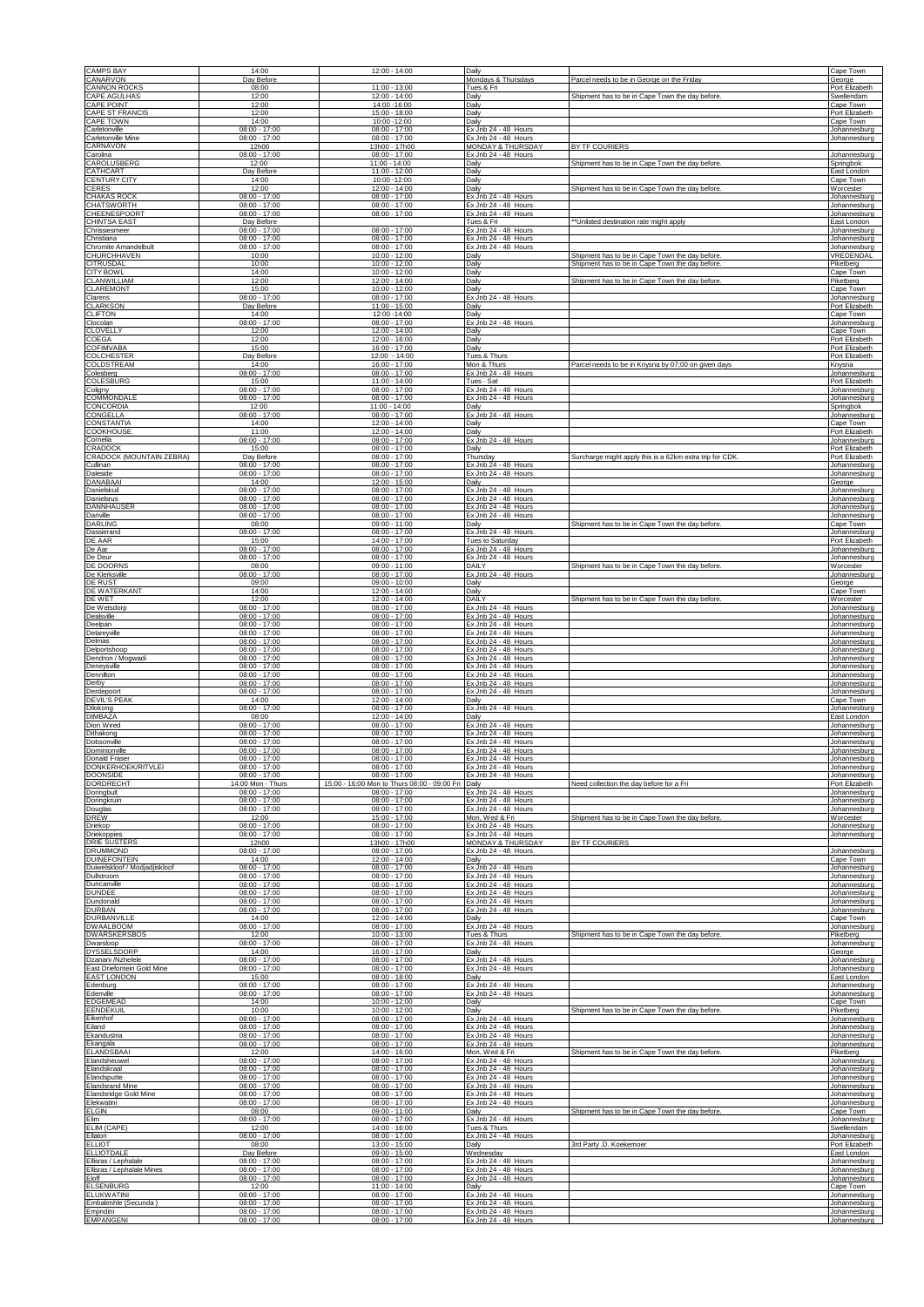| <b>EMPANGENI RAIL</b>                    | $08:00 - 17:00$                    | $08:00 - 17:00$                                     | Ex Jnb 24 - 48 Hours                         |                                                 | Johannesburg                           |
|------------------------------------------|------------------------------------|-----------------------------------------------------|----------------------------------------------|-------------------------------------------------|----------------------------------------|
| <b>EMPANGUZI</b>                         | $08:00 - 17:00$                    | $08:00 - 17:00$                                     | Ex Jnb 24 - 48 Hours                         |                                                 | Johannesburg                           |
| <b>ENGCOBO</b>                           | 11:00                              | 13:00 - 15:00                                       | Daily                                        |                                                 | Port Elizabeth                         |
| Ermelo                                   | $08:00 - 17:00$                    | $08:00 - 17:00$                                     | Ex Jnb 24 - 48 Hours                         |                                                 | Johannesburg                           |
| <b>ESCOURT</b>                           | $08:00 - 17:00$                    | $08:00 - 17:00$                                     | Ex Jnb 24 - 48 Hours                         |                                                 | Johannesburg                           |
| <b>ESHOWE</b>                            | $08:00 - 17:00$                    | 08:00 - 17:00                                       | Ex Jnb 24 - 48 Hours                         |                                                 | Johannesburg                           |
| <b>EVANDER</b>                           | $08:00 - 17:00$                    | $08:00 - 17:00$                                     | Ex Jnb 24 - 48 Hours                         |                                                 | Johannesburg                           |
| Evander                                  | $08:00 - 17:00$                    | $08:00 - 17:00$                                     | Ex Jnb 24 - 48 Hours                         |                                                 | Johannesburg                           |
| Excelsior                                | $08:00 - 17:00$                    | $08:00 - 17:00$                                     | Ex Jnb 24 - 48 Hours                         |                                                 | Johannesburg                           |
| <b>EZIBELENI TOWNSHIP</b>                | 12:00                              | 13:00 - 15:00                                       | <b>Freight Permitting</b>                    |                                                 | Port Elizabeth                         |
| Fernie                                   | $08:00 - 17:00$                    | $08:00 - 17:00$                                     | Ex Jnb 24 - 48 Hours                         |                                                 | Johannesburg                           |
| Ficksburg                                | $08:00 - 17:00$                    | $08:00 - 17:00$                                     | Ex Jnb 24 - 48 Hours                         |                                                 | Johannesburg                           |
| FISH RIVER SUN                           | 10:00                              | 14:00 - 16:00                                       | Thursday                                     |                                                 | Port Elizabeth                         |
| <b>FISHHOEK</b>                          | 12:00                              | 12:00 - 14:00                                       | Daily                                        |                                                 | Cape Town                              |
| <b>FLAGSTAFF</b>                         | Day Before                         | $13:00 - 16:00$                                     | Friday                                       |                                                 | East London                            |
| <b>FLAGSTAFF</b>                         | 08:00 - 17:00                      | $08:00 - 17:00$                                     | Ex Jnb 24 - 48 Hours                         |                                                 | Johannesburg                           |
| Flamieda                                 | $08:00 - 17:00$                    | $08:00 - 17:00$                                     | Ex Jnb 24 - 48 Hours                         |                                                 | Johannesburg                           |
| Flamwood                                 | $08:00 - 17:00$                    | $08:00 - 17:00$                                     | Ex Jnb 24 - 48 Hours                         |                                                 | Johannesburg                           |
| Fochville                                | $08:00 - 17:00$                    | $08:00 - 17:00$                                     | Ex Jnb 24 - 48 Hours                         |                                                 | Johannesburg                           |
| <b>FORT BEAUFORT</b>                     | 15:00                              | 09:00 - 17:00                                       | Daily                                        |                                                 | Port Elizabeth                         |
| <b>FORT HARE</b>                         | 11:00                              | 10:00 - 14:00                                       | Daily                                        |                                                 | Port Elizabeth                         |
| FORT JACKSON                             | 14:00                              | 14:00 - 15:00                                       | Daily                                        |                                                 | East London                            |
| Fouriesburg                              | $08:00 - 17:00$                    | $08:00 - 17:00$                                     | Ex Jnb 24 - 48 Hours                         |                                                 | Johannesburg                           |
| Frankfort                                | $08:00 - 17:00$                    | $08:00 - 17:00$                                     | Ex Jnb 24 - 48 Hours                         |                                                 | Johannesburg                           |
| <b>FRANSCHHOEK</b>                       | 08:00                              | 09:00 - 11:00                                       | Daily                                        | Shipment has to be in Cape Town the day before  | Cape Town                              |
| FRASERBURG                               | Day Before                         | 13h00 - 17h00                                       | WEDNESDAY                                    | BY TF COURIERS                                  | <b>GEORGE</b>                          |
| FRESNAYE                                 | 14:00                              | 10:00 - 14:00                                       | Daily                                        |                                                 | Cape Town                              |
| Game Bela Bela                           | $08:00 - 17:00$                    | $08:00 - 17:00$                                     | Ex Jnb 24 - 48 Hours                         |                                                 | Johannesburg                           |
| Game Lebowagomo                          | $08:00 - 17:00$                    | $08:00 - 17:00$                                     | Ex Jnb 24 - 48 Hours                         |                                                 | Johannesburg                           |
| Game Makhado                             | $08:00 - 17:00$                    | $08:00 - 17:00$                                     | Ex Jnb 24 - 48 Hours                         |                                                 | Johannesburg                           |
| Game Mall Of The North                   | $08:00 - 17:00$                    | $08:00 - 17:00$                                     | Ex Jnb 24 - 48 Hours                         |                                                 | Johannesburg                           |
| Game Mokopane                            | $08:00 - 17:00$                    | $08:00 - 17:00$                                     | Ex Jnb 24 - 48 Hours                         |                                                 | Johannesburg                           |
| Game Phalaborwa                          | $08:00 - 17:00$                    | $08:00 - 17:00$                                     | Ex Jnb 24 - 48 Hours                         |                                                 | Johannesburg                           |
| Game Thohoyandou                         | $08:00 - 17:00$                    | $08:00 - 17:00$                                     | Ex Jnb 24 - 48 Hours                         |                                                 | Johannesburg                           |
| GAMTOOS                                  | 08:00                              | $09:00 - 12:00$                                     | Daily                                        |                                                 | Jeffreysbay                            |
| Ganesa                                   | $08:00 - 17:00$                    | $08:00 - 17:00$                                     | Ex Jnb 24 - 48 Hours                         |                                                 | Johannesburg                           |
| <b>GANKWANA</b>                          | $08:00 - 17:00$                    | $08:00 - 17:00$                                     | Ex Jnb 24 - 48 Hours                         | Shipment has to be in Cape Town the day before. | Johannesburg                           |
| GANSBAAI                                 | 10:00                              | 11:00 - 14:00                                       | Daily                                        |                                                 | Swellendam                             |
| GARDENS                                  | 14:00                              | $10:00 - 12:00$                                     | Daily                                        |                                                 | Cape Town                              |
| Gariepdam                                | $08:00 - 17:00$                    | $08:00 - 17:00$                                     | Ex Jnb 24 - 48 Hours                         |                                                 | Johannesburg                           |
| <b>GARRIES</b>                           | 12:00                              | 10:00 - 12:00                                       | Tues & Thurs                                 | Shipment has to be in Cape Town the day before  | Springbok                              |
| Gelukspan                                | $08:00 - 17:00$                    | $08:00 - 17:00$                                     | Ex Jnb 24 - 48 Hours                         |                                                 | Johannesburg                           |
| <b>GENADENDAL</b>                        | 08:00                              | $09:00 - 11:00$                                     | Daily                                        | Shipment has to be in Cape Town the day before. | Cape Town                              |
| <b>GEORGE</b>                            | 15:00                              | $08:00 - 17:00$                                     | Daily                                        |                                                 | George                                 |
| Gerdau                                   | $08:00 - 17:00$                    | $08:00 - 17:00$                                     | Ex Jnb 24 - 48 Hours                         |                                                 | Johannesburg                           |
| Geystort                                 | $08:00 - 17:00$                    | $08:00 - 17:00$                                     | Ex Jnb 24 - 48 Hours                         |                                                 | Johannesburg                           |
| <b>GILLITS</b><br><b>GINGINDLOVU</b>     | $08:00 - 17:00$<br>$08:00 - 17:00$ | $08:00 - 17:00$<br>$08:00 - 17:00$                  | Ex Jnb 24 - 48 Hours<br>Ex Jnb 24 - 48 Hours |                                                 | Johannesburg                           |
| Giyani<br><b>GLEN ASHLEY</b>             | $08:00 - 17:00$<br>$08:00 - 17:00$ | $08:00 - 17:00$<br>$08:00 - 17:00$                  | Ex Jnb 24 - 48 Hours                         |                                                 | Johannesburg<br>Johannesburg           |
| <b>Glen Cowie</b>                        | $08:00 - 17:00$                    | $08:00 - 17:00$                                     | Ex Jnb 24 - 48 Hours<br>Ex Jnb 24 - 48 Hours |                                                 | Johannesburg<br>Johannesburg           |
| Glen Harvie                              | $08:00 - 17:00$                    | $08:00 - 17:00$                                     | Ex Jnb 24 - 48 Hours                         |                                                 | Johannesburg                           |
| <b>GLEN HILLS</b>                        | $08:00 - 17:00$                    | $08:00 - 17:00$                                     | Ex Jnb 24 - 48 Hours                         |                                                 | Johannesburg                           |
| <u>GLENCONNOR</u><br>GLENWOOD-DURBAN     | Day Before<br>08:00 - 17:00        | 16:00 - 17:00<br>$08:00 - 17:00$                    | Daily<br>Ex Jnb 24 - 48 Hours                | 'Langkloof vehicle                              | Jeffreysbay<br>Johannesburg            |
| <b>GOEDVERWACHT</b>                      | 10:00                              | 11:00 - 15:00                                       | Tues & Thurs                                 | Shipment has to be in Cape Town the day before  | Piketberg                              |
| <b>GOLDEN VALLEY</b>                     | 09:00                              | 12:00 - 14:00                                       | Daily                                        |                                                 | Port Elizabeth                         |
| GOODWOOD                                 | 14:00                              | $10:00 - 12:00$                                     | Daily                                        | Shipment has to be in Cape Town the day before. | Cape Town                              |
| <b>GORDONS BAY</b>                       | 12:00                              | 12:00 - 14:00                                       | Daily                                        |                                                 | Cape Town                              |
| GOUDA                                    | 12:00                              | 11:00 - 14:00                                       | Daily                                        | Shipment has to be in Cape Town the day before  | Piketberg                              |
| <b>GOUDINI ROAD</b>                      | 08:00                              | $09:00 - 11:00$                                     | Tues & Thurs                                 | Shipment has to be in Cape Town the day before  | Worcester                              |
| <b>GOURITSMOND</b>                       | Friday before                      | Before 17:00                                        | Mon, Wed & Fri                               | ** Unlisted destination rate might apply        | George                                 |
| <b>GRAAF REINET</b>                      | 15:00                              | $08:00 - 17:00$                                     | Daily                                        |                                                 | Port Elizabeth                         |
| GRAAFWATER                               | 12:00                              | 12:00 - 14:00                                       | Daily                                        | Shipment has to be in Cape Town the day before. | VREDENDAL                              |
| <b>GRABOUW</b>                           | 08:00                              | $09:00 - 11:00$                                     | Daily                                        | Shipment has to be in Cape Town the day before. | Cape Town                              |
| GRAHAMSTOWN                              | 15:00                              | $08:00 - 17:00$                                     | Daily                                        |                                                 | Port Elizabeth                         |
| Grasfontein                              | $08:00 - 17:00$                    | $08:00 - 17:00$                                     | Ex Jnb 24 - 48 Hours                         |                                                 | Johannesburg                           |
| Graskop                                  | $08:00 - 17:00$                    | $08:00 - 17:00$                                     | Ex Jnb 24 - 48 Hours                         |                                                 | Johannesburg                           |
| Gravelotte                               | $08:00 - 17:00$                    | $08:00 - 17:00$                                     | Ex Jnb 24 - 48 Hours                         |                                                 | Johannesburg                           |
| <b>GREAT BRAK RIVER</b>                  | 09:00                              | $10:00 - 11:00$                                     | Daily                                        |                                                 | George                                 |
| <b>GREEN POINT</b>                       | 14:00                              | 10:00 - 12:00                                       | Daily                                        |                                                 | Cape Town                              |
| Greenspark                               | $08:00 - 17:00$                    | $08:00 - 17:00$                                     | Ex Jnb 24 - 48 Hours                         |                                                 | Johannesburg                           |
| Greylingstad                             | $08:00 - 17:00$                    | $08:00 - 17:00$                                     | Ex Jnb 24 - 48 Hours                         |                                                 | Johannesburg                           |
| GREYTON                                  | 08:00                              | 09:00 - 11:00                                       | Daily                                        | Shipment has to be in Cape Town the day before  | Cape Town                              |
| GREYTOWN                                 | $08:00 - 17:00$                    | $08:00 - 17:00$                                     | Ex Jnb 24 - 48 Hours                         |                                                 | Johannesburg                           |
| <b>GREYVILLE</b>                         | $08:00 - 17:00$                    | $08:00 - 17:00$                                     | Ex Jnb 24 - 48 Hours                         |                                                 | Johannesburg                           |
| Grimbeeckpark                            | $08:00 - 17:00$                    | $08:00 - 17:00$                                     | Ex Jnb 24 - 48 Hours                         |                                                 | Johannesburg                           |
| Groblersdal                              | $08:00 - 17:00$                    | $08:00 - 17:00$                                     | Ex Jnb 24 - 48 Hours                         |                                                 | Johannesburg                           |
| <b>Groot Marico</b>                      | $08:00 - 17:00$                    | $08:00 - 17:00$                                     | Ex Jnb 24 - 48 Hours                         |                                                 | Johannesburg                           |
| <b>GROOT-DRAKENSTEIN</b>                 | 12:00                              | 11:00 - 14:00                                       | Daily                                        |                                                 | Cape Town                              |
| Groothoek                                | $08:00 - 17:00$                    | $08:00 - 17:00$                                     | Ex Jnb 24 - 48 Hours                         |                                                 | Johannesburg                           |
| Grootpan                                 | $08:00 - 17:00$                    | $08:00 - 17:00$                                     | Ex Jnb 24 - 48 Hours                         |                                                 | Johannesburg                           |
| <b>HAARLEM</b>                           | 08:00                              | 11:00 - 15:00                                       | Daily                                        |                                                 | Jeffreysbay                            |
| <b>HAARTEBEESPOORT</b>                   | $08:00 - 17:00$                    | 08:00 - 17:00                                       | Ex Jnb 24 - 48 Hours                         |                                                 | Johannesburg                           |
| Haenertsburg                             | $08:00 - 17:00$                    | 08:00 - 17:00                                       | Ex Jnb 24 - 48 Hours                         |                                                 | Johannesburg                           |
| HAMMERSDALE                              | $08:00 - 17:00$                    | $08:00 - 17:00$                                     | Ex Jnb 24 - 48 Hours                         | Need parcel in Jbay the day before              | Johannesburg                           |
| <b>HANKEY</b>                            | 08:00                              | 09:00 - 11:00                                       | Daily                                        |                                                 | Jeffreysbay                            |
| <b>HANOVER</b>                           | Day Before                         | 12:00 - 14:00                                       | Tues - Sat                                   |                                                 | Port Elizabeth                         |
| <b>HARDING</b>                           | $08:00 - 17:00$                    | $08:00 - 17:00$                                     | Ex Jnb 24 - 48 Hours                         |                                                 | Johannesburg                           |
| <b>HARKERVILLE</b>                       | 14:00                              | 12:00 - 17:00                                       | Daily                                        |                                                 | Knysna                                 |
| Harmony Gold Mine                        | $08:00 - 17:00$                    | $08:00 - 17:00$                                     | Ex Jnb 24 - 48 Hours                         |                                                 | Johannesburg                           |
| HARRISMITH                               | $08:00 - 17:00$                    | $08:00 - 17:00$                                     | Ex Jnb 24 - 48 Hours                         |                                                 | Johannesburg                           |
| Harrismith                               | $08:00 - 17:00$                    | $08:00 - 17:00$                                     | Ex Jnb 24 - 48 Hours                         |                                                 | Johannesburg                           |
| Hartebeesfontein                         | $08:00 - 17:00$                    | $08:00 - 17:00$                                     | Ex Jnb 24 - 48 Hours                         |                                                 | Johannesburg                           |
| Hartebeesfontein Gold Mine               | $08:00 - 17:00$                    | $08:00 - 17:00$                                     | Ex Jnb 24 - 48 Hours                         |                                                 | Johannesburg                           |
| Hartebeespoort                           | $08:00 - 17:00$                    | $08:00 - 17:00$                                     | Ex Jnb 24 - 48 Hours                         |                                                 | Johannesburg                           |
| Hartebeespoortdam                        | $08:00 - 17:00$                    | $08:00 - 17:00$                                     | Ex Jnb 24 - 48 Hours                         |                                                 | Johannesburg                           |
| <b>HARTENBOS</b>                         | 15:00                              | $11:00 - 12:00$                                     | Daily                                        |                                                 | George                                 |
| Hartsvallei                              | 08:00 - 17:00                      | $08:00 - 17:00$                                     | Ex Jnb 24 - 48 Hours                         |                                                 | Johannesburg                           |
| Hartswater                               | 08:00 - 17:00                      | $08:00 - 17:00$                                     | Ex Jnb 24 - 48 Hours                         | Shipment has to be in Cape Town the day before  | Johannesburg                           |
| <b>HAWSTON</b>                           | 12:00                              | 11:00 - 14:00                                       | Daily                                        |                                                 | Cape Town                              |
| Hazyview<br>Hectorspruit                 | $08:00 - 17:00$<br>$08:00 - 17:00$ | $08:00 - 17:00$                                     | Ex Jnb 24 - 48 Hours<br>Ex Jnb 24 - 48 Hours |                                                 | Johannesburg                           |
| HEIDELBERG<br>Heidelberg-Gauteng         | 13:00<br>$08:00 - 17:00$           | $08:00 - 17:00$<br>14:00 - 16:00<br>$08:00 - 17:00$ | Daily<br>Ex Jnb 24 - 48 Hours                |                                                 | Johannesburg<br>George<br>Johannesburg |
| Heilbron                                 | $08:00 - 17:00$                    | $08:00 - 17:00$                                     | Ex Jnb 24 - 48 Hours                         |                                                 | Johannesburg                           |
| Hekpoort                                 | $08:00 - 17:00$                    | $08:00 - 17:00$                                     | Ex Jnb 24 - 48 Hours                         |                                                 | Johannesburg                           |
| Hendrina                                 | $08:00 - 17:00$<br>$08:00 - 17:00$ | $08:00 - 17:00$<br>$08:00 - 17:00$                  | Ex Jnb 24 - 48 Hours                         |                                                 | Johannesburg                           |
| Hendrina Power Station<br>Henley On Klip | $08:00 - 17:00$                    | $08:00 - 17:00$                                     | Ex Jnb 24 - 48 Hours<br>Ex Jnb 24 - 48 Hours |                                                 | Johannesburg<br>Johannesburg           |
| Henneman                                 | $08:00 - 17:00$                    | $08:00 - 17:00$                                     | Ex Jnb 24 - 48 Hours                         | Shipment has to be in Cape Town the day before. | Johannesburg                           |
| HERMANUS                                 | 12:00                              | 11:00 - 14:00                                       | Daily                                        |                                                 | Cape Town                              |
| <b>HERMON</b>                            | 12:00                              | 11:00 - 14:00                                       | Daily                                        | Shipment has to be in Cape Town the day before. | Piketberg                              |
| HEROLD                                   | 10:00                              | 15:00 - 17:00                                       | <b>Tuesdays &amp; Thursdays</b>              |                                                 | George                                 |
| Hertzogville                             | 08:00 - 17:00                      | $08:00 - 17:00$                                     | Ex Jnb 24 - 48 Hours                         |                                                 | Johannesburg                           |
| <b>HET KRUIS</b>                         | 10:00                              | 14:00 - 16:00                                       | Mon, Wed & Fri                               |                                                 | Piketberg                              |
| <b>HEXRIVIER</b>                         | 12:00                              | 12:00 - 14:00                                       | DAILY                                        | Shipment has to be in Cape Town the day before  | Worcester                              |
| <b>HIGGOVALE</b>                         | 12:00                              | $10:00 - 12:00$                                     | Daily                                        |                                                 | Cape Town                              |
| <b>HILLCREST</b>                         | 08:00 - 17:00                      | $08:00 - 17:00$                                     | Ex Jnb 24 - 48 Hours                         |                                                 | Johannesburg                           |
| <b>HILTON</b>                            | $08:00 - 17:00$                    | $08:00 - 17:00$                                     | Ex Jnb 24 - 48 Hours                         |                                                 | Johannesburg                           |
| Hluvukani                                | $08:00 - 17:00$                    | $08:00 - 17:00$                                     | Ex Jnb 24 - 48 Hours                         |                                                 | Johannesburg                           |
| Hobhouse                                 | $08:00 - 17:00$                    | $08:00 - 17:00$                                     | Ex Jnb 24 - 48 Hours                         |                                                 | Johannesburg                           |
| Hoedspruit<br>HOFMEYER                   | $08:00 - 17:00$<br>08:00           | $08:00 - 17:00$                                     | Ex Jnb 24 - 48 Hours<br>Tues & Fri           |                                                 | Johannesburg<br>Port Elizabeth         |
| <u>HOGSBACK</u>                          | Day Before                         | 14:00 - 15:00                                       | Tues & Thurs                                 | ** Unlisted destination rate might apply        | Port Elizabeth                         |
| HONDEKLIPBAAI                            | 12:00                              | 14:00 - 16:00                                       | Monday                                       |                                                 | Springbok                              |
| Hoopstad                                 | $08:00 - 17:00$                    | $08:00 - 17:00$                                     | Ex Jnb 24 - 48 Hours                         | Shipment has to be in Cape Town the day before. | Johannesburg                           |
| <b>HOPEFIELD</b>                         | 12:00                              | $12:00 - 14:00$                                     | Daily                                        |                                                 | Piketberg                              |
| <b>HOUTBAY</b>                           | 14:00                              | 14:00 - 16:00                                       | Mon, Wed & Fri                               | Shipment has to be in Cape Town the day before  | Cape Town                              |
| <b>HOWICK</b>                            | 08:00 - 17:00                      | $08:00 - 17:00$                                     | Ex Jnb 24 - 48 Hours                         |                                                 | Johannesburg                           |
| Hoyi                                     | $08:00 - 17:00$                    | $08:00 - 17:00$                                     | Ex Jnb 24 - 48 Hours                         |                                                 | Johannesburg                           |
| <b>HUGUENOT STREETS</b>                  | 12:00                              | $12:00 - 14:00$                                     | Daily                                        |                                                 | Cape Town                              |
| <b>HUMANSDORP</b>                        | 15:00                              | $09:00 - 14:00$                                     | Daily                                        |                                                 | Jeffreysbay                            |
| <b>IDUTYWA</b>                           | 11:00                              | 13:00 - 16:00                                       | Daily                                        |                                                 | East London                            |
| lfafi                                    | 08:00 - 17:00                      | $08:00 - 17:00$                                     | Ex Jnb 24 - 48 Hours                         |                                                 | Johannesburg                           |
| <b>IFAFI</b>                             | $08:00 - 17:00$                    | $08:00 - 17:00$                                     | Ex Jnb 24 - 48 Hours                         |                                                 | Johannesburg                           |
| Ikageng                                  | $08:00 - 17:00$                    | $08:00 - 17:00$                                     | Ex Jnb 24 - 48 Hours                         |                                                 | Johannesburg                           |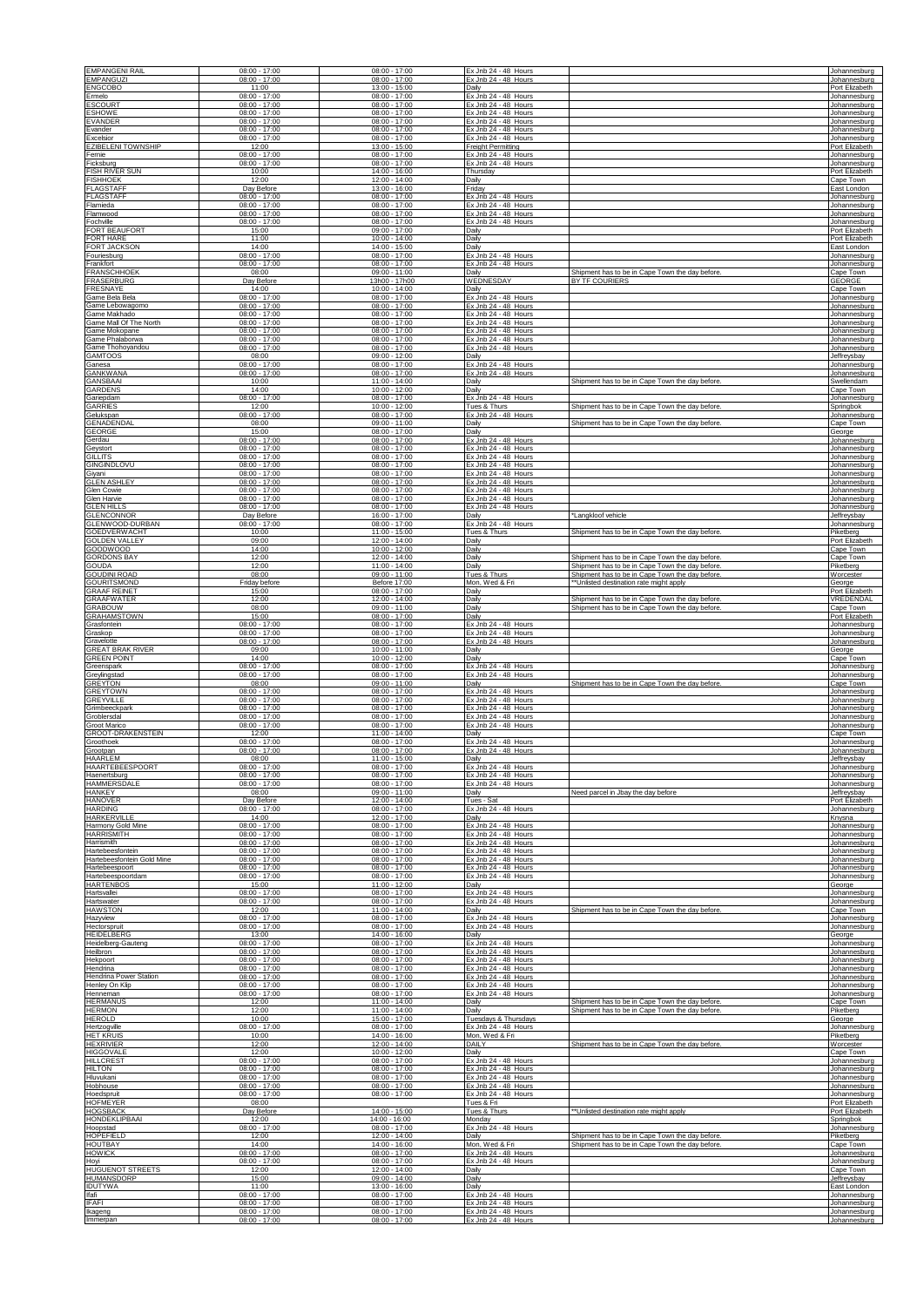| Impala Platinum Mines                                 | $08:00 - 17:00$                                       | $08:00 - 17:00$                                       | Ex Jnb 24 - 48 Hours                                                 |                                                                                                  | Johannesburg                                     |
|-------------------------------------------------------|-------------------------------------------------------|-------------------------------------------------------|----------------------------------------------------------------------|--------------------------------------------------------------------------------------------------|--------------------------------------------------|
| <b>INDWE</b>                                          | 14:00 Mon - Thursday / 10:00 Fri                      | 16:00 - 17:00 Mon - Thurs / 11:00 - 12:00 Fri         | Daily                                                                |                                                                                                  | Port Elizabeth                                   |
| Infanta                                               | 08:30                                                 | $9:00 - 10:00$                                        | Mon & Wed                                                            |                                                                                                  | Swellendam                                       |
| Ipelegeng                                             | $08:00 - 17:00$                                       | $08:00 - 17:00$                                       | Ex Jnb 24 - 48 Hours                                                 |                                                                                                  | Johannesburg                                     |
| Irenepark<br><b>ISIPINGO</b>                          | $08:00 - 17:00$<br>$08:00 - 17:00$                    | $08:00 - 17:00$<br>$08:00 - 17:00$<br>$08:00 - 17:00$ | Ex Jnb 24 - 48 Hours<br>Ex Jnb 24 - 48 Hours                         |                                                                                                  | Johannesburg<br>Johannesburg                     |
| Itsoseng<br><b>IXOPO</b><br><b>JACOBSBAAI</b>         | $08:00 - 17:00$<br>$08:00 - 17:00$<br>12:00           | $08:00 - 17:00$<br>$12:00 - 14:00$                    | Ex Jnb 24 - 48 Hours<br>Ex Jnb 24 - 48 Hours<br>Daily                |                                                                                                  | Johannesburg<br>Piketberg                        |
| Jacobsdal                                             | $08:00 - 17:00$                                       | $08:00 - 17:00$                                       | Ex Jnb 24 - 48 Hours                                                 |                                                                                                  | Johannesburg                                     |
| Jagersfontein                                         | $08:00 - 17:00$                                       | $08:00 - 17:00$                                       | Ex Jnb 24 - 48 Hours                                                 |                                                                                                  | Johannesburg                                     |
| JAMESTOWN EAST CAPE<br>Jan Kempdorp<br>Jane Furse     | 08:00<br>$08:00 - 17:00$<br>$08:00 - 17:00$           | $09:00 - 11:00$<br>$08:00 - 17:00$<br>$08:00 - 17:00$ | Mon & Thurs<br>Ex Jnb 24 - 48 Hours<br>Ex Jnb 24 - 48 Hours          |                                                                                                  | East London<br>Johannesburg                      |
| JANSENVILLE<br>JEFFREYS BAY                           | 15:00<br>15:00                                        | $08:00 - 17:00$<br>$09:00 - 18:30$                    | Daily<br>Daily                                                       |                                                                                                  | Johannesburg<br>Port Elizabeth<br>Port Elizabeth |
| <b>JOOSTENBERGVLAKTE</b>                              | 14:00                                                 | 12:00 - 14:00                                         | Daily                                                                | Shipment has to be in Cape Town the day before                                                   | Cape Town                                        |
| <b>JOUBERTINA</b>                                     | 08:00                                                 | 11:00 - 13:00                                         | Daily                                                                |                                                                                                  | Jeffreysbay                                      |
| Jouberton                                             | $08:00 - 17:00$                                       | $08:00 - 17:00$                                       | Ex Jnb 24 - 48 Hours                                                 |                                                                                                  | Johannesburg                                     |
| <b>JOZINI</b>                                         | $08:00 - 17:00$                                       | $08:00 - 17:00$                                       | Ex Jnb 24 - 48 Hours                                                 |                                                                                                  | Johannesburg                                     |
| Juliesburg                                            | $08:00 - 17:00$                                       | $08:00 - 17:00$                                       | Ex Jnb 24 - 48 Hours                                                 |                                                                                                  | Johannesburg                                     |
| Kabokweni (Trust area)                                | $08:00 - 17:00$                                       | $08:00 - 17:00$                                       | Ex Jnb 24 - 48 Hours                                                 |                                                                                                  | Johannesburg                                     |
| Ka-Dzumeri                                            | $08:00 - 17:00$                                       | $08:00 - 17:00$                                       | Ex Jnb 24 - 48 Hours                                                 |                                                                                                  | Johannesburg                                     |
| <b>KAKAMAS</b><br>Kakamas<br><b>KALK BAY</b>          | Day Before<br>$08:00 - 17:00$                         | $08:00 - 10:00$<br>$08:00 - 17:00$<br>12:00 - 14:00   | Ex Jnb 24 - 48 Hours                                                 | 2 working days from Cape Town Shipment has to be in Cape Town the day before.                    | Cape Town<br>Johannesburg                        |
| Kamaqhekeza<br><b>KAMIESKROON</b>                     | 12:00<br>$08:00 - 17:00$<br>10:00                     | $08:00 - 17:00$<br>$12:00 - 14:00$                    | Daily<br>Ex Jnb 24 - 48 Hours<br>Tues & Thurs                        | Shipment has to be in Cape Town the day before.                                                  | Cape Town<br>Johannesburg<br>Springbok           |
| Kanana                                                | $08:00 - 17:00$                                       | $08:00 - 17:00$                                       | Ex Jnb 24 - 48 Hours                                                 |                                                                                                  | Johannesburg                                     |
| Kanonierspark                                         | $08:00 - 17:00$                                       | $08:00 - 17:00$                                       | Ex Jnb 24 - 48 Hours                                                 |                                                                                                  | Johannesburg                                     |
| Kanyamazane                                           | $08:00 - 17:00$                                       | $08:00 - 17:00$                                       | Ex Jnb 24 - 48 Hours                                                 |                                                                                                  | Johannesburg                                     |
| <b>KARATARA</b>                                       | 11:00                                                 | 12:00 - 13:00                                         | Daily                                                                |                                                                                                  | George                                           |
| Karee Mine - Marikana                                 | $08:00 - 17:00$                                       | $08:00 - 17:00$                                       | Ex Jnb 24 - 48 Hours                                                 |                                                                                                  | Johannesburg                                     |
| KAREEDOUW                                             | 15:00                                                 | $10:00 - 15:00$                                       | Daily                                                                |                                                                                                  | Jeffreysbay                                      |
| Karino                                                | $08:00 - 17:00$                                       | $08:00 - 17:00$                                       | Ex Jnb 24 - 48 Hours                                                 |                                                                                                  | Johannesburg                                     |
| KATBERG                                               | Day Before                                            | 14:00 - 15:00                                         | Freight Permitting                                                   | Unlisted destination rate might apply                                                            | Port Elizabeth                                   |
| Kathu                                                 | $08:00 - 17:00$                                       | 08:00 - 17:00                                         | Ex Jnb 24 - 48 Hours                                                 |                                                                                                  | Johannesburg                                     |
| <b>KEI MOUTH</b>                                      | Day Before                                            | $09:00 - 10:00$                                       | Tues & Fri                                                           |                                                                                                  | East London                                      |
| <b>KEIMOES</b><br>Keimoes                             | Day Before<br>$08:00 - 17:00$                         | $07:00 - 09:00$<br>$08:00 - 17:00$                    | Ex Jnb 24 - 48 Hours                                                 | 2 working days from Cape Town Shipment has to be in Cape Town the day before.                    | Cape Town<br>Johannesburg                        |
| <b>KEISKAMMAHOEK</b>                                  | Day Before                                            | 13:00 - 15:00                                         | Freight Permitting                                                   |                                                                                                  | East London                                      |
| Kendal                                                | $08:00 - 17:00$                                       | $08:00 - 17:00$                                       | Ex Jnb 24 - 48 Hours                                                 |                                                                                                  | Johannesburg                                     |
| <b>KENHARDT</b>                                       | Day Before                                            | $07:00 - 09:00$                                       | 2 working days from Cape Town                                        | Shipment has to be in Cape Town the day before                                                   | Cape Town                                        |
| <b>KENILWORTH</b>                                     | 14:00                                                 | $12:00 - 14:00$                                       | Daily                                                                |                                                                                                  | Cape Town                                        |
| KENTANI                                               | Day Before                                            | 14:00 - 16:00                                         | <b>Thursday</b>                                                      |                                                                                                  | East London                                      |
| <b>KENTON ON SEA</b>                                  | 08:00                                                 | $09:00 - 11:00$                                       | Daily                                                                |                                                                                                  | Port Elizabeth                                   |
| Kestell                                               | $08:00 - 17:00$                                       | $08:00 - 17:00$                                       | Ex Jnb 24 - 48 Hours                                                 |                                                                                                  | Johannesburg                                     |
| <b>KEURBOOMS RIVER</b><br>Kgapane                     | 12:00<br>$08:00 - 17:00$<br>$08:00 - 17:00$           | 15:00 - 17:00<br>$08:00 - 17:00$<br>$08:00 - 17:00$   | Daily<br>Ex Jnb 24 - 48 Hours                                        |                                                                                                  | Knysna<br>Johannesburg                           |
| Khtsong<br>Khuma<br>Kiepersol                         | $08:00 - 17:00$<br>$08:00 - 17:00$                    | $08:00 - 17:00$<br>$08:00 - 17:00$                    | Ex Jnb 24 - 48 Hours<br>Ex Jnb 24 - 48 Hours<br>Ex Jnb 24 - 48 Hours |                                                                                                  | Johannesburg<br>Johannesburg<br>Johannesburg     |
| Kidds Beach                                           | 11:00                                                 | $13:00 - 15:00$                                       | Freight Permitting                                                   |                                                                                                  | East London                                      |
| Kimberley                                             | $08:00 - 17:00$                                       | $08:00 - 17:00$                                       | Ex Jnb 24 - 48 Hours                                                 |                                                                                                  | Johannesburg                                     |
| <b>KING WILLIAMSTOWN</b>                              | 14:00                                                 | $08:00 - 17:00$                                       | Daily                                                                |                                                                                                  | East London                                      |
| <b>KINGSBURGH</b>                                     | $08:00 - 17:00$                                       | $08:00 - 17:00$                                       | Ex Jnb 24 - 48 Hours                                                 |                                                                                                  | Johannesburg                                     |
| <b>KINKELBOS</b>                                      | 08:00                                                 | 12:00 - 14:00                                         | Tues & Fri                                                           |                                                                                                  | Port Elizabeth                                   |
| Kinross                                               | $08:00 - 17:00$                                       | $08:00 - 17:00$                                       | Ex Jnb 24 - 48 Hours                                                 |                                                                                                  | Johannesburg                                     |
| <b>KIRKWOOD</b>                                       | 15:00                                                 | $08:00 - 17:00$                                       | Daily                                                                |                                                                                                  | Port Elizabeth                                   |
| <b>KLAAS VOOGDS RIVIER</b>                            | 12:00                                                 | 14:00 - 16:00                                         | Mon, Wed & Fri                                                       | Shipment has to be in Cape Town the day before.                                                  | <b>Worcester</b>                                 |
| <b>KLAPMUTS</b>                                       | 12:00                                                 | 12:00 - 14:00                                         | Daily                                                                |                                                                                                  | Cape Town                                        |
| KLAWER<br><b>KLEINMOND (CPT)</b><br><b>KLEINMONDE</b> | 12:00<br>12:00<br>15:00                               | 12:00 - 14:00<br>$13:00 - 15:00$<br>$14:00 - 16:00$   | Daily<br>Daily<br>Mon & Thurs                                        | Shipment has to be in Cape Town the day before<br>Shipment has to be in Cape Town the day before | VREDENDAI<br>Cape Town<br>Port Elizabeth         |
| <b>KLEINPOORT</b><br><b>KLEINSEE</b>                  | 09:00                                                 | $11:00 - 14:00$                                       | Daily<br>Mon & Wed                                                   |                                                                                                  | Port Elizabeth<br>Springbok                      |
| <b>KLEINZEE</b>                                       | 11:00                                                 | 11:00 - 14:00                                         | Mon & Wed                                                            |                                                                                                  | Springbok                                        |
| Klerksdorp                                            | $08:00 - 17:00$                                       | $08:00 - 17:00$                                       | Ex Jnb 24 - 48 Hours                                                 |                                                                                                  | Johannesburg                                     |
| Klerkskraal                                           | $08:00 - 17:00$                                       | $08:00 - 17:00$                                       | Ex Jnb 24 - 48 Hours                                                 |                                                                                                  | Johannesburg                                     |
| <b>KLIPDALE</b>                                       | 12:00                                                 | 12:00 - 15:00                                         | Mon, Wed & Fri                                                       |                                                                                                  | Cape Town                                        |
| Klipdrift                                             | $08:00 - 17:00$                                       | $08:00 - 17:00$                                       | Ex Jnb 24 - 48 Hours                                                 |                                                                                                  | Johannesburg                                     |
| Klipdrift Military Base                               | $08:00 - 17:00$                                       | $08:00 - 17:00$                                       | Ex Jnb 24 - 48 Hours                                                 |                                                                                                  | Johannesburg                                     |
| <b>KLIPPLAAT</b>                                      | Day Before                                            | $08:00 - 17:00$                                       | Tues & Thurs                                                         |                                                                                                  | Port Elizabeth                                   |
| kliprivier                                            | $08:00 - 17:00$                                       | $08:00 - 17:00$                                       | Ex Jnb 24 - 48 Hours                                                 |                                                                                                  | Johannesburg                                     |
| <b>KLOOF</b>                                          | $08:00 - 17:00$                                       | $08:00 - 17:00$                                       | Ex Jnb 24 - 48 Hours                                                 |                                                                                                  | Johannesburg                                     |
| Kloof Gold Mine                                       | $08:00 - 17:00$                                       | $08:00 - 17:00$                                       | Ex Jnb 24 - 48 Hours                                                 |                                                                                                  | Johannesburg                                     |
| Knobel                                                | $08:00 - 17:00$                                       | $08:00 - 17:00$                                       | Ex Jnb 24 - 48 Hours                                                 |                                                                                                  | Johannesburg                                     |
| <b>KNYSNA</b>                                         | 15:00                                                 | $09:00 - 17:00$                                       | Daily                                                                |                                                                                                  | Knysna                                           |
| Koedoeskop                                            | $08:00 - 17:00$                                       | $08:00 - 17:00$                                       | Ex Jnb 24 - 48 Hours                                                 | Shipment has to be in Cape Town the day before.                                                  | Johannesburg                                     |
| <b>KOEKENAAP</b>                                      | 12:00                                                 | 12:00 - 15:00                                         | Daily                                                                |                                                                                                  | VREDENDAL                                        |
| <b>KOELENHOF</b>                                      | 12:00                                                 | 12:00 - 14:00                                         | Daily                                                                |                                                                                                  | Cape Town                                        |
| Koffiefontein                                         | $08:00 - 17:00$                                       | $08:00 - 17:00$                                       | Ex Jnb 24 - 48 Hours                                                 |                                                                                                  | Johannesburg                                     |
| KOINGNAAS                                             | 11:00                                                 | 12:00 - 14:00                                         | Mond:                                                                |                                                                                                  | Snringhok                                        |
| Kokosi                                                | $08:00 - 17:00$                                       | $08:00 - 17:00$                                       | Ex Jnb 24 - 48 Hours                                                 |                                                                                                  | Johannesburg                                     |
| <b>KOKSTAD</b>                                        | $08:00 - 17:00$                                       | $08:00 - 17:00$                                       | Ex Jnb 24 - 48 Hours                                                 |                                                                                                  | Johannesburg                                     |
| Komati Township - Mpumalanga                          | $08:00 - 17:00$                                       | $08:00 - 17:00$                                       | Ex Jnb 24 - 48 Hours                                                 |                                                                                                  | Johannesburg                                     |
| Komatiepoort                                          | $08:00 - 17:00$                                       | $08:00 - 17:00$                                       | Ex Jnb 24 - 48 Hours                                                 |                                                                                                  | Johannesburg                                     |
| <b>KOMGA</b>                                          | Day Before                                            | $09:00 - 10:00$                                       | Daily                                                                |                                                                                                  | East London                                      |
| <b>KOMMAGAS</b>                                       | 11:00                                                 | 15:00 - 17:00                                         | Mon & Wed                                                            | Shipment has to be in Cape Town the day before.                                                  | Springbok                                        |
| <b>KOMMETJIE</b>                                      | 12:00                                                 | 14:00 - 16:00                                         | Daily                                                                |                                                                                                  | Cape Town                                        |
| KOO                                                   | 14:30                                                 | 14:30 - 17:00                                         | Tues & Thurs                                                         |                                                                                                  | Swellendam                                       |
| Kopela                                                | $08:00 - 17:00$                                       | $08:00 - 17:00$                                       | Ex Jnb 24 - 48 Hours                                                 |                                                                                                  | Johannesburg                                     |
| Koppies                                               | $08:00 - 17:00$                                       | $08:00 - 17:00$                                       | Ex Jnb 24 - 48 Hours                                                 |                                                                                                  | Johannesburg                                     |
| <b>KORINGBERG</b>                                     | 10:00                                                 | 11:00 - 15:00                                         | Tues & Thurs                                                         |                                                                                                  | Piketberg                                        |
| Koringpunt                                            | $08:00 - 17:00$                                       | $08:00 - 17:00$                                       | Ex Jnb 24 - 48 Hours                                                 |                                                                                                  | Johannesburg                                     |
| <b>KOSI BAY</b>                                       | $08:00 - 17:00$                                       | $08:00 - 17:00$                                       | Ex Jnb 24 - 48 Hours                                                 |                                                                                                  | Johannesburg                                     |
| Kosmos                                                | $08:00 - 17:00$                                       | $08:00 - 17:00$                                       | Ex Jnb 24 - 48 Hours                                                 |                                                                                                  | Johannesburg                                     |
| <b>KOSTER</b>                                         | $08:00 - 17:00$                                       | $08:00 - 17:00$                                       | Ex Jnb 24 - 48 Hours                                                 |                                                                                                  | Johannesburg                                     |
| KOUE-BOKKEVELD                                        | 12:00                                                 | $12:00 - 15:00$                                       | Tues & Thurs                                                         | Shipment has to be in Cape Town the day before.                                                  | Worcester                                        |
| Kraaipan                                              | $08:00 - 17:00$                                       | $08:00 - 17:00$                                       | Ex Jnb 24 - 48 Hours                                                 |                                                                                                  | Johannesburg                                     |
| KRAKEEL                                               | 08:00                                                 | 11:00 - 14:00                                         | Daily                                                                |                                                                                                  | Jeffreysbay                                      |
| Kriel                                                 | $08:00 - 17:00$                                       | $08:00 - 17:00$                                       | Ex Jnb 24 - 48 Hours                                                 |                                                                                                  | Johannesburg                                     |
| Kriel Power Station                                   | $08:00 - 17:00$                                       | $08:00 - 17:00$                                       | Ex Jnb 24 - 48 Hours                                                 |                                                                                                  | Johannesburg                                     |
| <b>KROONDAL</b>                                       | $08:00 - 17:00$                                       | $08:00 - 17:00$                                       | Ex Jnb 24 - 48 Hours                                                 |                                                                                                  | Johannesburg                                     |
| <b>Kroondal Mine</b>                                  | $08:00 - 17:00$                                       | $08:00 - 17:00$                                       | Ex Jnb 24 - 48 Hours                                                 |                                                                                                  | Johannesburg                                     |
| Kroonstad<br>Krugersdorp                              | $08:00 - 17:00$<br>$08:00 - 17:00$<br>$08:00 - 17:00$ | $08:00 - 17:00$<br>$08:00 - 17:00$<br>$08:00 - 17:00$ | Ex Jnb 24 - 48 Hours<br>Ex Jnb 24 - 48 Hours<br>Ex Jnb 24 - 48 Hours |                                                                                                  | Johannesburg<br>Johannesburg                     |
| Kuruman<br>Kwa Martitane<br>Kwaggafontein             | $08:00 - 17:00$<br>$08:00 - 17:00$                    | $08:00 - 17:00$<br>$08:00 - 17:00$                    | Ex Jnb 24 - 48 Hours<br>Ex Jnb 24 - 48 Hours                         |                                                                                                  | Johannesburg<br>Johannesburg<br>Johannesburg     |
| Kwaguqa                                               | $08:00 - 17:00$                                       | $08:00 - 17:00$                                       | Ex Jnb 24 - 48 Hours                                                 |                                                                                                  | Johannesburg                                     |
| <b>KWAMBONAMBI</b>                                    | $08:00 - 17:00$                                       | $08:00 - 17:00$                                       | Ex Jnb 24 - 48 Hours                                                 |                                                                                                  | Johannesburg                                     |
| Kwamghlanga                                           | $08:00 - 17:00$                                       | $08:00 - 17:00$                                       | Ex Jnb 24 - 48 Hours                                                 |                                                                                                  | Johannesburg                                     |
| Kwamhlushwa                                           | $08:00 - 17:00$                                       | $08:00 - 17:00$                                       | Ex Jnb 24 - 48 Hours                                                 |                                                                                                  | Johannesburg                                     |
| <b>KWANGWANAZE</b>                                    | $08:00 - 17:00$                                       | $08:00 - 17:00$                                       | Ex Jnb 24 - 48 Hours                                                 |                                                                                                  | Johannesburg                                     |
| Kwatema                                               | $08:00 - 17:00$                                       | $08:00 - 17:00$                                       | Ex Jnb 24 - 48 Hours                                                 |                                                                                                  | Johannesburg                                     |
| Kwazanele                                             | $08:00 - 17:00$                                       | $08:00 - 17:00$                                       | Ex Jnb 24 - 48 Hours                                                 |                                                                                                  | Johannesburg                                     |
| LA MOTTE                                              | 08:00                                                 | $09:00 - 11:00$                                       | Daily                                                                | Shipment has to be in Cape Town the day before.                                                  | Cape Town                                        |
| LAAIPLEK                                              | 12:00                                                 | 14:00 - 16:00                                         | Daily                                                                |                                                                                                  | Piketberg                                        |
| <b>LADISMITH</b>                                      | 12:00                                                 | $12:00 - 14:00$                                       | Mon, Wed & Fri                                                       |                                                                                                  | George                                           |
| <b>LADY FRERE</b>                                     | 09:00 Mon - Thurs / 14:00 Fri                         | 09:00 - 10:00 Mon - Thurs / 15:00 - 17:00 Fri         | Tue. Wed + Fri                                                       |                                                                                                  | Port Elizabeth                                   |
| <b>LADY GREY</b>                                      | 13:00                                                 | 15:00 - 17:00                                         | Mon & Thurs                                                          |                                                                                                  | Port Elizabeth                                   |
| Lady Grey                                             | $08:00 - 17:00$                                       | $08:00 - 17:00$                                       | Ex Jnb 24 - 48 Hours                                                 |                                                                                                  | Johannesburg                                     |
| Ladybrand                                             | $08:00 - 17:00$                                       | $08:00 - 17:00$                                       | Ex Jnb 24 - 48 Hours                                                 |                                                                                                  | Johannesburg                                     |
| LADYSMITH                                             | $08:00 - 17:00$                                       | $08:00 - 17:00$                                       | Ex Jnb 24 - 48 Hours                                                 | BY TF COURIERS                                                                                   | Johannesburg                                     |
| LAINGSBURG                                            | 12:00                                                 | 12:00 - 15:00                                         | Tues & Thurs                                                         |                                                                                                  | WORCESTER                                        |
| <b>LAKESIDE</b>                                       | 12:00                                                 | 12:00 - 14:00                                         | Daily                                                                |                                                                                                  | Cape Town                                        |
| <b>I AMPERTSBAY</b>                                   | 12:00                                                 | $12:00 - 15:00$                                       | Daily                                                                | Shipment has to be in Cape Town the day before.                                                  | VREDENDAL                                        |
| LANGEBAAN                                             | 12:00                                                 | 12:00 - 14:00                                         | Daily                                                                | Shipment has to be in Cape Town the day before.                                                  | Piketberg                                        |
| LANSDOWNE                                             | 14:00                                                 | $12:00 - 14:00$                                       | Daily                                                                |                                                                                                  | Cape Town                                        |
| <b>LATANA, PAARL</b>                                  | 12:00                                                 | 12:00 - 14:00                                         | Daily                                                                |                                                                                                  | Cape Town                                        |
| Leandra                                               | $08:00 - 17:00$                                       | $08:00 - 17:00$                                       | Ex Jnb 24 - 48 Hours                                                 |                                                                                                  | Johannesburg                                     |
| Lebowakgomo                                           | $08:00 - 17:00$                                       | $08:00 - 17:00$                                       | Ex Jnb 24 - 48 Hours                                                 |                                                                                                  | Johannesburg                                     |
| Ledig                                                 | $08:00 - 17:00$                                       | $08:00 - 17:00$                                       | Ex Jnb 24 - 48 Hours                                                 |                                                                                                  | Johannesburg                                     |
| Leeudoringstad                                        | $08:00 - 17:00$                                       | $08:00 - 17:00$                                       | Ex Jnb 24 - 48 Hours                                                 |                                                                                                  | Johannesburg                                     |
| Leeufontein                                           | $08:00 - 17:00$                                       | $08:00 - 17:00$                                       | Ex Jnb 24 - 48 Hours                                                 |                                                                                                  | Johannesburg                                     |
| <b>LEEUGAMKA</b><br>Leeupoort                         | $08:00 - 17:00$                                       | $08:00 - 17:00$                                       | WEDNESDAY<br>Ex Jnb 24 - 48 Hours                                    |                                                                                                  | Johannesburg                                     |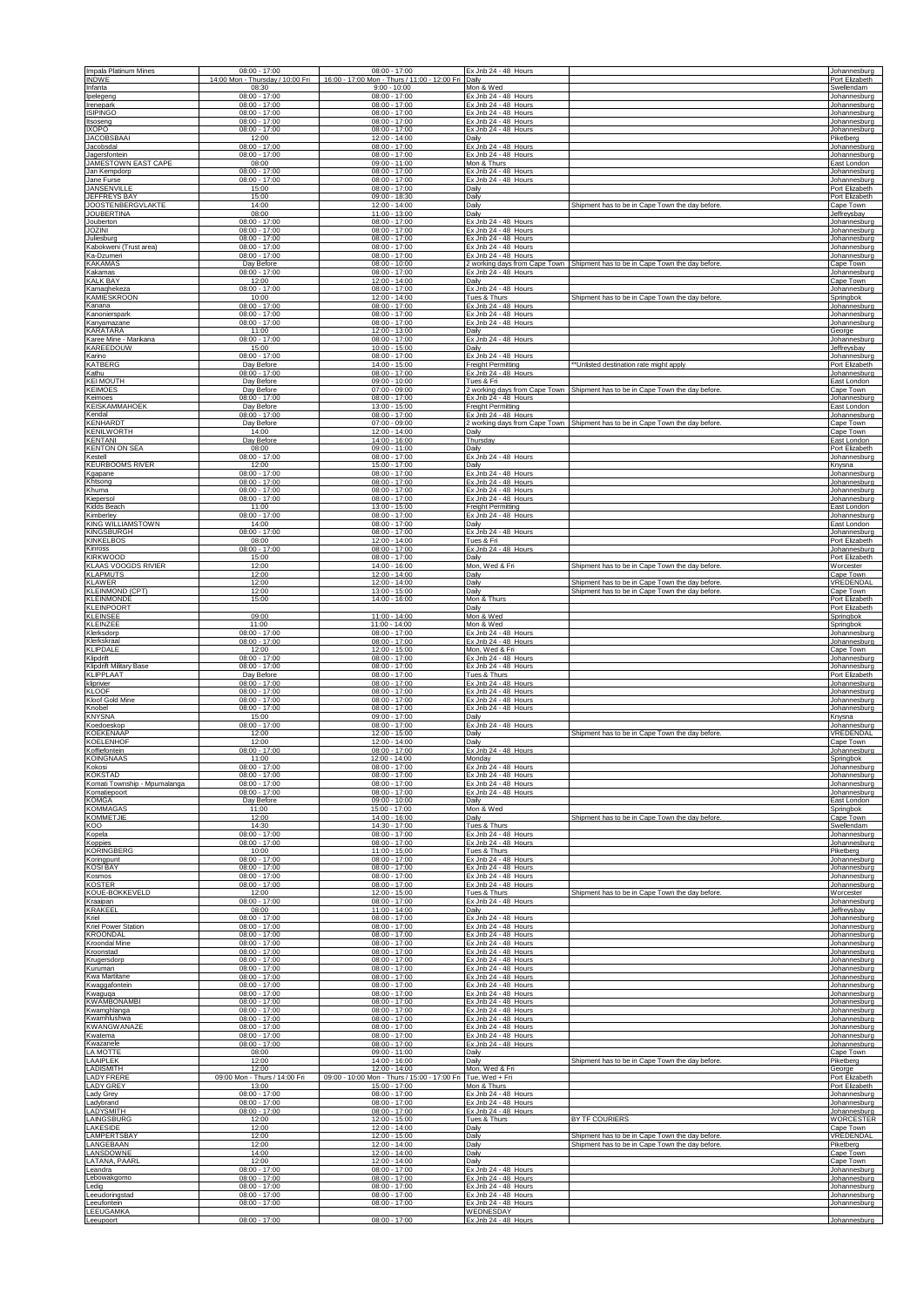| Lehurutse                                               | $08:00 - 17:00$                                       | $08:00 - 17:00$                                       | Ex Jnb 24 - 48 Hours                                                 |                                                 | Johannesburg                                 |
|---------------------------------------------------------|-------------------------------------------------------|-------------------------------------------------------|----------------------------------------------------------------------|-------------------------------------------------|----------------------------------------------|
| <b>LEIPOLDTVILLE</b>                                    | 12:00                                                 | 12:00 - 14:00                                         | Mon, Wed & Fri                                                       |                                                 | VREDENDAL                                    |
| Lenyenye                                                | $08:00 - 17:00$                                       | $08:00 - 17:00$                                       | Ex Jnb 24 - 48 Hours                                                 |                                                 | Johannesburg                                 |
| <b>LEPHALALE</b>                                        | $08:00 - 17:00$                                       | $08:00 - 17:00$                                       | Ex Jnb 24 - 48 Hours                                                 |                                                 | Johannesburg                                 |
| Leslie                                                  | $08:00 - 17:00$                                       | $08:00 - 17:00$                                       | Ex Jnb 24 - 48 Hours                                                 |                                                 | Johannesburg                                 |
| Letaba                                                  | $08:00 - 17:00$                                       | $08:00 - 17:00$                                       | Ex Jnb 24 - 48 Hours                                                 |                                                 | Johannesburg                                 |
| <b>LETHLABILE</b>                                       | $08:00 - 17:00$                                       | $08:00 - 17:00$                                       | Ex Jnb 24 - 48 Hours                                                 |                                                 | Johannesburg                                 |
| LETSITELE                                               | $08:00 - 17:00$                                       | $08:00 - 17:00$                                       | Ex Jnb 24 - 48 Hours                                                 |                                                 | Johannesburg                                 |
| Letsitele                                               | $08:00 - 17:00$                                       | $08:00 - 17:00$                                       | Ex Jnb 24 - 48 Hours                                                 |                                                 | Johannesburg                                 |
| Levubu                                                  | $08:00 - 17:00$                                       | $08:00 - 17:00$                                       | Ex Jnb 24 - 48 Hours                                                 |                                                 | Johannesburg                                 |
| Libanon Gold Mine                                       | $08:00 - 17:00$                                       | $08:00 - 17:00$                                       | Ex Jnb 24 - 48 Hours                                                 |                                                 | Johannesburg                                 |
| <b>LIBODE</b>                                           | Day Before                                            | 09:00-12:00                                           | Tuesday                                                              |                                                 | East London                                  |
| Lichtenburg                                             | $08:00 - 17:00$                                       | $08:00 - 17:00$                                       | Ex Jnb 24 - 48 Hours                                                 |                                                 | Johannesburg                                 |
| Lime Acres                                              | $08:00 - 17:00$                                       | $08:00 - 17:00$                                       | Ex Jnb 24 - 48 Hours                                                 |                                                 | Johannesburg                                 |
| Lindley                                                 | $08:00 - 17:00$                                       | $08:00 - 17:00$                                       | Ex Jnb 24 - 48 Hours                                                 |                                                 | Johannesburg                                 |
| LITTLE BRAK RIVER                                       | 09:00                                                 | $09:00 - 11:00$                                       | Daily                                                                |                                                 | George                                       |
| <b>LLANDUDNO</b>                                        | 12:00                                                 | $12:00 - 14:00$                                       | Daily                                                                |                                                 | Cape Town                                    |
| Lochvaal                                                | $08:00 - 17:00$                                       | $08:00 - 17:00$                                       | Ex Jnb 24 - 48 Hours                                                 |                                                 | Johannesburg                                 |
| LOERIE                                                  | 08:00                                                 | 10:30 - 13:00                                         | Dailv                                                                |                                                 | Jeffreysbay                                  |
| LOERIESFONTEIN                                          | 09:00                                                 | 10:00 - 12:00                                         | Tues & Thurs                                                         | Shipment has to be in Cape Town the day before. | VREDENDAL                                    |
| Loskopdam                                               | $08:00 - 17:00$                                       | $08:00 - 17:00$                                       | Ex Jnb 24 - 48 Hours                                                 |                                                 | Johannesburg                                 |
| Lothair                                                 | $08:00 - 17:00$                                       | $08:00 - 17:00$                                       | Ex Jnb 24 - 48 Hours                                                 |                                                 | Johannesburg                                 |
| <b>LOTUS PARK</b>                                       | $08:00 - 17:00$                                       | $08:00 - 17:00$                                       | Ex Jnb 24 - 48 Hours                                                 |                                                 | Johannesburg                                 |
| LOUTERWATER                                             | 08:00                                                 | 12:00 - 15:00                                         | Daily                                                                | <b>BY TF COURIERS</b>                           | Jeffreysbay                                  |
| Louws Creek                                             | $08:00 - 17:00$                                       | $08:00 - 17:00$                                       | Ex Jnb 24 - 48 Hours                                                 |                                                 | Johannesburg                                 |
| <b>LOXTON</b>                                           | Day Before                                            | 12h00 -17h00                                          | MONDAY & THURSDAY                                                    |                                                 | GEORGE                                       |
| Luckhoff                                                | $08:00 - 17:00$                                       | $08:00 - 17:00$                                       | Ex Jnb 24 - 48 Hours                                                 |                                                 | Johannesburg                                 |
| Lulekani                                                | $08:00 - 17:00$                                       | $08:00 - 17:00$                                       | Ex Jnb 24 - 48 Hours                                                 |                                                 | Johannesburg                                 |
| <b>LUSIKISIKI</b><br><b>LUSIKISIKI</b>                  | Day Before<br>$08:00 - 17:00$<br>12:00                | 09:30 - 13:00<br>$08:00 - 17:00$                      | Fridav<br>Ex Jnb 24 - 48 Hours                                       |                                                 | East London<br>Johannesburg                  |
| LUTZVILLE<br>Lydenburg<br><b>LYNEDOCH</b>               | $08:00 - 17:00$<br>12:00                              | 14:00 - 16:00<br>$08:00 - 17:00$<br>12:00 - 14:00     | Daily<br>Ex Jnb 24 - 48 Hours<br>Daily                               | Shipment has to be in Cape Town the day before  | VREDENDAL<br>Johannesburg<br>Cape Town       |
| Maake                                                   | $08:00 - 17:00$                                       | $08:00 - 17:00$                                       | Ex Jnb 24 - 48 Hours                                                 |                                                 | Johannesburg                                 |
| Maanhaarrand                                            | $08:00 - 17:00$                                       | $08:00 - 17:00$                                       | Ex Jnb 24 - 48 Hours                                                 |                                                 | Johannesburg                                 |
| Mabaalstad                                              | $08:00 - 17:00$                                       | $08:00 - 17:00$                                       | Ex Jnb 24 - 48 Hours                                                 |                                                 | Johannesburg                                 |
| Mabalingwe Game reserve                                 | $08:00 - 17:00$                                       | $08:00 - 17:00$                                       | Ex Jnb 24 - 48 Hours                                                 |                                                 | Johannesburg                                 |
| Mabula Game reserve                                     | $08:00 - 17:00$                                       | $08:00 - 17:00$                                       | Ex Jnb 24 - 48 Hours                                                 |                                                 | Johannesburg                                 |
| Machadodorp                                             | $08:00 - 17:00$                                       | $08:00 - 17:00$                                       | Ex Jnb 24 - 48 Hours                                                 | 3rd Party .D. Koekemoer                         | Johannesburg                                 |
| MACLEAR                                                 | 13:00                                                 | 15:00 - 17:00                                         | Daily                                                                |                                                 | Port Elizabeth                               |
| Madibogo                                                | $08:00 - 17:00$                                       | $08:00 - 17:00$                                       | Ex Jnb 24 - 48 Hours                                                 |                                                 | Johannesburg                                 |
| Madikwe                                                 | $08:00 - 17:00$                                       | $08:00 - 17:00$                                       | Ex Jnb 24 - 48 Hours                                                 |                                                 | Johannesburg                                 |
| Magagoe                                                 | $08:00 - 17:00$                                       | $08:00 - 17:00$                                       | Ex Jnb 24 - 48 Hours                                                 |                                                 | Johannesburg                                 |
| Magaliesberg                                            | $08:00 - 17:00$                                       | $08:00 - 17:00$                                       | Ex Jnb 24 - 48 Hours                                                 |                                                 | Johannesburg                                 |
| Magoebaskloof                                           | $08:00 - 17:00$                                       | $08:00 - 17:00$                                       | Ex Jnb 24 - 48 Hours                                                 |                                                 | Johannesburg                                 |
| Magogeni                                                | $08:00 - 17:00$                                       | $08:00 - 17:00$                                       | Ex Jnb 24 - 48 Hours                                                 |                                                 | Johannesburg                                 |
| Magogong                                                | $08:00 - 17:00$                                       | $08:00 - 17:00$                                       | Ex Jnb 24 - 48 Hours                                                 |                                                 | Johannesburg                                 |
| Magolakwena                                             | $08:00 - 17:00$                                       | $08:00 - 17:00$                                       | Ex Jnb 24 - 48 Hours                                                 |                                                 | Johannesburg                                 |
| Mahikeng                                                | $08:00 - 17:00$                                       | $08:00 - 17:00$                                       | Ex Jnb 24 - 48 Hours                                                 |                                                 | Johannesburg                                 |
| Mahikeng / Mafikeng                                     | $08:00 - 17:00$                                       | $08:00 - 17:00$                                       | Ex Jnb 24 - 48 Hours                                                 |                                                 | Johannesburg                                 |
| Mahwelereng                                             | $08:00 - 17:00$                                       | $08:00 - 17:00$                                       | Ex Jnb 24 - 48 Hours                                                 |                                                 | Johannesburg                                 |
| MAILE                                                   | $08:00 - 17:00$                                       | $08:00 - 17:00$                                       | Ex Jnb 24 - 48 Hours                                                 |                                                 | Johannesburg                                 |
| Majakaneng                                              | $08:00 - 17:00$                                       | $08:00 - 17:00$                                       | Ex Jnb 24 - 48 Hours                                                 |                                                 | Johannesburg                                 |
| Makhado / Louis Trichardt                               | $08:00 - 17:00$                                       | $08:00 - 17:00$                                       | Ex Jnb 24 - 48 Hours                                                 |                                                 | Johannesburg                                 |
| Makhado / Louis Trichardt Village                       | $08:00 - 17:00$                                       | $08:00 - 17:00$                                       | Ex Jnb 24 - 48 Hours                                                 |                                                 | Johannesburg                                 |
| Makhonde                                                | $08:00 - 17:00$                                       | $08:00 - 17:00$                                       | Ex Jnb 24 - 48 Hours                                                 |                                                 | Johannesburg                                 |
| Makokskraal                                             | $08:00 - 17:00$                                       | $08:00 - 17:00$                                       | Ex Jnb 24 - 48 Hours                                                 |                                                 | Johannesburg                                 |
| Makro                                                   | $08:00 - 17:00$                                       | $08:00 - 17:00$                                       | Ex Jnb 24 - 48 Hours                                                 |                                                 | Johannesburg                                 |
| Makwassie                                               | $08:00 - 17:00$                                       | $08:00 - 17:00$                                       | Ex Jnb 24 - 48 Hours                                                 |                                                 | Johannesburg                                 |
| Malamulele                                              | $08:00 - 17:00$                                       | 08:00 - 17:00                                         | Ex Jnb 24 - 48 Hours                                                 |                                                 | Johannesburg                                 |
| Malelane                                                | $08:00 - 17:00$                                       | $08:00 - 17:00$                                       | Ex Jnb 24 - 48 Hours                                                 |                                                 | Johannesburg                                 |
| Malgas                                                  | 08:00                                                 | $8:00 - 09:00$                                        | Mon & Wed                                                            |                                                 | Swellendam                                   |
| Maliata                                                 | $08:00 - 17:00$                                       | $08:00 - 17:00$                                       | Ex Jnb 24 - 48 Hours                                                 |                                                 | Johannesburg                                 |
| MALMESBURY                                              | 08:00                                                 | $09:00 - 11:00$                                       | Daily                                                                | Shipment has to be in Cape Town the day before  | Cape Town                                    |
| Mamagolieskraal                                         | $08:00 - 17:00$                                       | 08:00 - 17:00                                         | Ex Jnb 24 - 48 Hours                                                 |                                                 | Johannesburg                                 |
| MAMRF                                                   | 09:00                                                 | $09:00 - 11:00$                                       | Daily                                                                |                                                 | Cape Town                                    |
| <b>MANABA BEACH</b>                                     | $08:00 - 17:00$                                       | $08:00 - 17:00$                                       | Ex Jnb 24 - 48 Hours                                                 |                                                 | Johannesburg                                 |
| Mananga Village                                         | $08:00 - 17:00$                                       | $08:00 - 17:00$                                       | Ex Jnb 24 - 48 Hours                                                 |                                                 | Johannesburg                                 |
| Mankweng<br>Manyane Gate                                | $08:00 - 17:00$<br>$08:00 - 17:00$<br>$08:00 - 17:00$ | $08:00 - 17:00$<br>08:00 - 17:00<br>$08:00 - 17:00$   | Ex Jnb 24 - 48 Hours<br>Ex Jnb 24 - 48 Hours<br>Ex Jnb 24 - 48 Hours |                                                 | Johannesburg<br>Johannesburg<br>Johannesburg |
| Mapareng<br>Marapong<br>Marapyane                       | $08:00 - 17:00$<br>$08:00 - 17:00$                    | $08:00 - 17:00$<br>$08:00 - 17:00$                    | Ex Jnb 24 - 48 Hours<br>Ex Jnb 24 - 48 Hours                         |                                                 | Johannesburg<br>Johannesburg                 |
| Marble Hall                                             | $08:00 - 17:00$                                       | $08:00 - 17:00$                                       | Ex Jnb 24 - 48 Hours                                                 |                                                 | Johannesburg                                 |
| MARBURG                                                 | $08:00 - 17:00$                                       | $08:00 - 17:00$                                       | Ex Jnb 24 - 48 Hours                                                 |                                                 | Johannesburg                                 |
| Mareetsane                                              | $08:00 - 17:00$                                       | $08:00 - 17:00$                                       | Ex Jnb 24 - 48 Hours                                                 |                                                 | Johannesburg                                 |
| MARGATE                                                 | $08:00 - 17:00$                                       | $08:00 - 17:00$                                       | Ex Jnb 24 - 48 Hours                                                 |                                                 | Johannesburg                                 |
| MARIKANA                                                | $08:00 - 17:00$                                       | $08:00 - 17:00$                                       | Ex Jnb 24 - 48 Hours                                                 |                                                 | Johannesburg                                 |
| Marishane                                               | $08:00 - 17:00$                                       | $08:00 - 17:00$                                       | Ex Jnb 24 - 48 Hours                                                 |                                                 | Johannesburg                                 |
| Marken                                                  | $08:00 - 17:00$                                       | $08:00 - 17:00$                                       | Ex Jnb 24 - 48 Hours                                                 |                                                 | Johannesburg                                 |
| <b>Marloth Park</b>                                     | $08:00 - 17:00$                                       | $08:00 - 17:00$                                       | Ex Jnb 24 - 48 Hours                                                 |                                                 | Johannesburg                                 |
| <b>MAROPYANE</b>                                        | $08:00 - 17:00$                                       | $08:00 - 17:00$                                       | Ex Jnb 24 - 48 Hours                                                 |                                                 | Johannesburg                                 |
| Marquard                                                | $08:00 - 17:00$                                       | $08:00 - 17:00$                                       | Ex Jnb 24 - 48 Hours                                                 |                                                 | Johannesburg                                 |
| Marula Mine                                             | $08:00 - 17:00$                                       | $08:00 - 17:00$                                       | Ex Jnb 24 - 48 Hours                                                 |                                                 | Johannesburg                                 |
| Maruleng                                                | $08:00 - 17:00$                                       | $08:00 - 17:00$                                       | Ex Jnb 24 - 48 Hours                                                 |                                                 | Johannesburg                                 |
| Masemola                                                | $08:00 - 17:00$                                       | $08:00 - 17:00$                                       | Ex Jnb 24 - 48 Hours                                                 |                                                 | Johannesburg                                 |
| MASHUNG                                                 | $08:00 - 17:00$                                       | $08:00 - 17:00$                                       | Ex Jnb 24 - 48 Hours                                                 |                                                 | Johannesburg                                 |
| <b>MATJIESFONTEIN</b>                                   | 12:00                                                 | 12:00 - 15:00                                         | WEDNESDAY                                                            | BY TF COURIERS                                  | <b>WORCESTER</b>                             |
| Matlosane                                               | $08:00 - 17:00$                                       | $08:00 - 17:00$                                       | Ex Jnb 24 - 48 Hours                                                 |                                                 | Johannesburg                                 |
| Matoks                                                  | $08:00 - 17:00$                                       | $08:00 - 17:00$                                       | Ex Jnb 24 - 48 Hours                                                 |                                                 | Johannesburg                                 |
| Matsulu                                                 | $08:00 - 17:00$                                       | $08:00 - 17:00$                                       | Ex Jnb 24 - 48 Hours                                                 |                                                 | Johannesburg                                 |
| Mayflower                                               | $08:00 - 17:00$                                       | $08:00 - 17:00$                                       | Ex Jnb 24 - 48 Hours                                                 |                                                 | Johannesburg                                 |
| MBAZWANA BAY                                            | $08:00 - 17:00$                                       | $08:00 - 17:00$                                       | Ex Jnb 24 - 48 Hours                                                 |                                                 | Johannesburg                                 |
| MBEKWENI                                                | 12:00                                                 | 12:00 - 14:00                                         | Daily                                                                |                                                 | Cape Town                                    |
| Mbibane                                                 | $08:00 - 17:00$                                       | $08:00 - 17:00$                                       | Ex Jnb 24 - 48 Hours                                                 | Shipment has to be in Cape Town the day before  | Johannesburg                                 |
| <b>MCGREGOR</b>                                         | 12:00                                                 | $14:00 - 16:00$                                       | Mon, Wed & Fri                                                       |                                                 | Worcester                                    |
| <b>MDANTSANE</b>                                        | 11:00                                                 | 12:00 - 15:00                                         | Daily                                                                |                                                 | East London                                  |
| <b>MEADOWRIDGE</b>                                      | 12:00                                                 | $12:00 - 14:00$                                       | Daily                                                                |                                                 | Cape Town                                    |
| Mecklenburg                                             | $08:00 - 17:00$                                       | $08:00 - 17:00$                                       | Ex Jnb 24 - 48 Hours                                                 |                                                 | Johannesburg                                 |
| Meerlus<br><b>MELKBOSRAND</b><br><b>MELKHOUTFONTEIN</b> | $08:00 - 17:00$<br>12:00<br>12:00                     | $08:00 - 17:00$<br>$12:00 - 14:00$<br>09:00 to 17:00  | <b>Fx.Inh 24 - 48 Hours</b><br>Daily                                 |                                                 | Johannesburg<br>Cape Town                    |
| <b>MELMOTH</b><br>MELODY                                | $08:00 - 17:00$<br>$08:00 - 17:00$                    | $08:00 - 17:00$<br>$08:00 - 17:00$                    | Daily<br>Ex Jnb 24 - 48 Hours<br>Ex Jnb 24 - 48 Hours                | ** Unlisted destination rate might apply        | George<br>Johannesburg<br>Johannesburg       |
| Memel                                                   | $08:00 - 17:00$                                       | $08:00 - 17:00$                                       | Ex Jnb 24 - 48 Hours                                                 |                                                 | Johannesburg                                 |
| <b>MERERANK</b>                                         | $08:00 - 17:00$                                       | $08:00 - 17:00$                                       | Ex Jnb 24 - 48 Hours                                                 |                                                 | Johannesburg                                 |
| MERWEVILLE<br>Meyerton<br>Mhluzi                        | Day Before<br>$08:00 - 17:00$<br>$08:00 - 17:00$      | 12h00 -17h00<br>$08:00 - 17:00$<br>$08:00 - 17:00$    | WEDNESDAY<br>Ex Jnb 24 - 48 Hours<br>Ex Jnb 24 - 48 Hours            | <b>BY TF COURIERS</b>                           | Johannesburg<br>Johannesburg                 |
| Middelburg (Mpumalanga)                                 | $08:00 - 17:00$                                       | $08:00 - 17:00$                                       | Ex Jnb 24 - 48 Hours                                                 |                                                 | Johannesburg                                 |
| MIDDELBURG (Cape)                                       | 15:00                                                 | $09:00 - 13:00$                                       | Tues - Sat                                                           |                                                 | Port Elizabeth                               |
| MIDDLEDRIFT<br><b>MIDDLETON</b>                         | Day Before<br>Day Before                              | 13:00 - 15:00.                                        | <b>Freight Permitting</b><br>Twice a week                            |                                                 | East London<br>Port Elizabeth                |
| Migdol                                                  | $08:00 - 17:00$                                       | $08:00 - 17:00$                                       | Ex Jnb 24 - 48 Hours                                                 |                                                 | Johannesburg                                 |
| Millvale                                                | $08:00 - 17:00$                                       | $08:00 - 17:00$                                       | Ex Jnb 24 - 48 Hours                                                 |                                                 | Johannesburg                                 |
| <b>MILNERTON</b>                                        | 14:00                                                 | $10:00 - 12:00$                                       | Daily                                                                |                                                 | Cape Town                                    |
| <b>MISGUND</b>                                          | 08:00                                                 | 11:00 - 13:30                                         | Daily                                                                |                                                 | Jeffreysbay                                  |
| Mkhuhlu                                                 | $08:00 - 17:00$                                       | $08:00 - 17:00$                                       | Ex Jnb 24 - 48 Hours                                                 |                                                 | Johannesburg                                 |
| <b>MKHUZE</b><br>MKUZE<br>Mmbatho                       | $08:00 - 17:00$<br>$08:00 - 17:00$<br>$08:00 - 17:00$ | $08:00 - 17:00$<br>$08:00 - 17:00$<br>$08:00 - 17:00$ | Ex Jnb 24 - 48 Hours<br>Ex Jnb 24 - 48 Hours                         |                                                 | Johannesburg<br>Johannesburg                 |
| Modderrivier<br>Modikwa Mine                            | $08:00 - 17:00$<br>$08:00 - 17:00$                    | $08:00 - 17:00$<br>$08:00 - 17:00$                    | Ex Jnb 24 - 48 Hours<br>Ex Jnb 24 - 48 Hours<br>Ex Jnb 24 - 48 Hours |                                                 | Johannesburg<br>Johannesburg<br>Johannesburg |
| Modimolle / Nylstroom                                   | $08:00 - 17:00$                                       | $08:00 - 17:00$                                       | Ex Jnb 24 - 48 Hours                                                 |                                                 | Johannesburg                                 |
| MODJADJISKLOOF                                          | $08:00 - 17:00$                                       | $08:00 - 17:00$                                       | Ex Jnb 24 - 48 Hours                                                 |                                                 | Johannesburg                                 |
| <b>MOEDWIL</b>                                          | $08:00 - 17:00$                                       | $08:00 - 17:00$                                       | Ex Jnb 24 - 48 Hours                                                 |                                                 | Johannesburg                                 |
| <b>MOEPENG</b>                                          | $08:00 - 17:00$                                       | $08:00 - 17:00$                                       | Ex Jnb 24 - 48 Hours                                                 |                                                 | Johannesburg                                 |
| Mogwadi (Dendron)                                       | $08:00 - 17:00$                                       | $08:00 - 17:00$                                       | Ex Jnb 24 - 48 Hours                                                 |                                                 | Johannesburg                                 |
| <b>MOGWASE</b>                                          | $08:00 - 17:00$                                       | $08:00 - 17:00$                                       | Ex Jnb 24 - 48 Hours                                                 |                                                 | Johannesburg                                 |
| Mohadin                                                 | $08:00 - 17:00$                                       | $08:00 - 17:00$                                       | Ex Jnb 24 - 48 Hours                                                 |                                                 | Johannesburg                                 |
| Mojateng                                                | $08:00 - 17:00$                                       | $08:00 - 17:00$                                       | Ex Jnb 24 - 48 Hours                                                 |                                                 | Johannesburg                                 |
| Mokopane / Potgietersrus                                | $08:00 - 17:00$                                       | $08:00 - 17:00$                                       | Ex Jnb 24 - 48 Hours                                                 |                                                 | Johannesburg                                 |
| Moletji                                                 | $08:00 - 17:00$                                       | $08:00 - 17:00$                                       | Ex Jnb 24 - 48 Hours                                                 |                                                 | Johannesburg                                 |
| Moloto                                                  | $08:00 - 17:00$                                       | $08:00 - 17:00$                                       | Ex Jnb 24 - 48 Hours                                                 |                                                 | Johannesburg                                 |
| <b>MOLTENO</b>                                          | 10:00                                                 | 13:00 - 15:00                                         | Mon & Thurs                                                          |                                                 | Port Elizabeth                               |
| Monsterloos                                             | $08:00 - 17:00$                                       | $08:00 - 17:00$                                       | Ex Jnb 24 - 48 Hours                                                 | Shipment has to be in Cape Town the day before  | Johannesburg                                 |
| <b>MONTAGU</b>                                          | 12:00                                                 | 11:30 - 14:00                                         | Daily                                                                |                                                 | Swellendam                                   |
| <b>MONTE VISTA</b>                                      | 14:00                                                 | $10:00 - 12:00$                                       | Daily                                                                |                                                 | Cape Town                                    |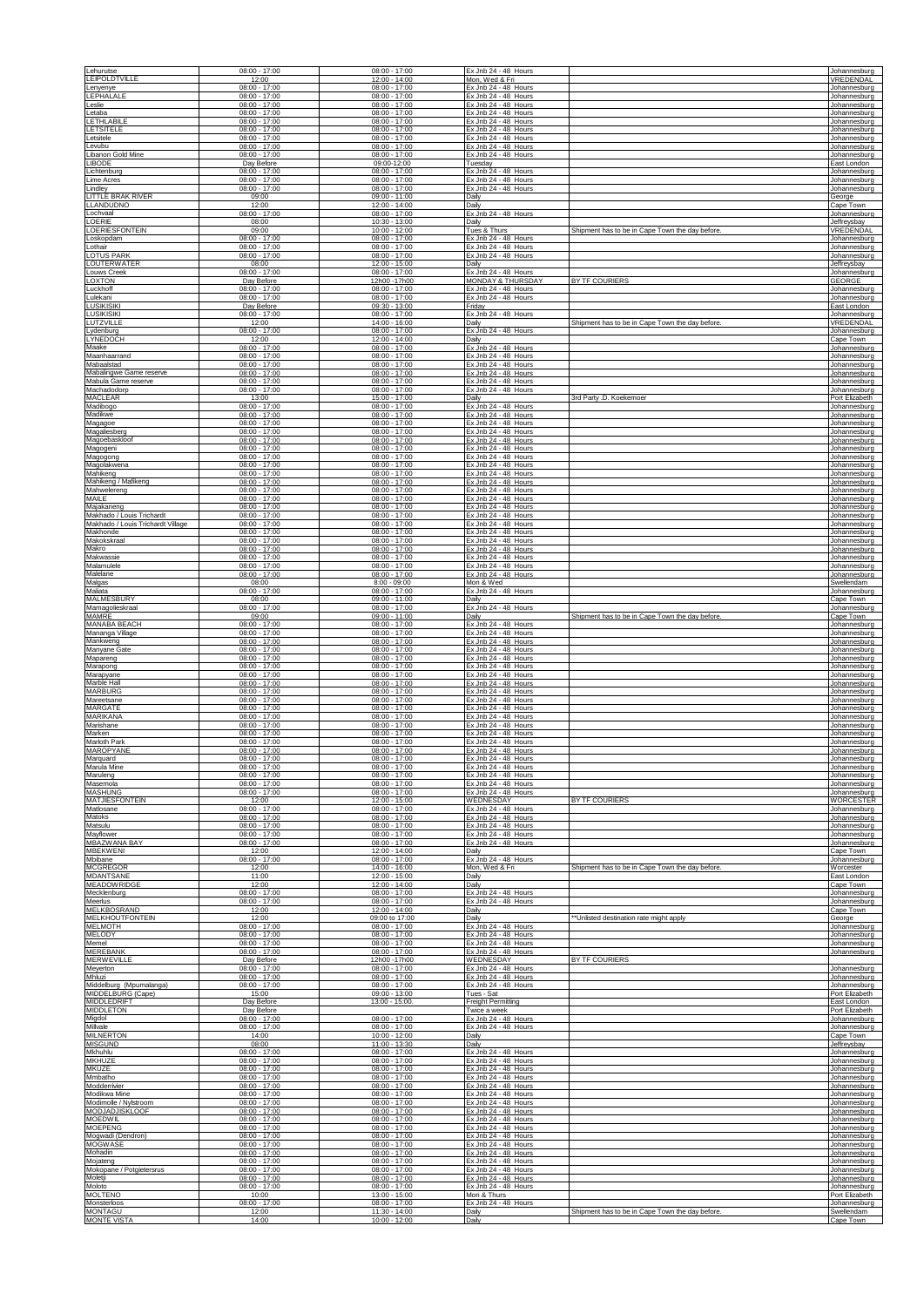| Montshiwa                                                    | $08:00 - 17:00$                             | $08:00 - 17:00$                                       | Ex Jnb 24 - 48 Hours                           |                                                                                       | Johannesburg                                  |
|--------------------------------------------------------------|---------------------------------------------|-------------------------------------------------------|------------------------------------------------|---------------------------------------------------------------------------------------|-----------------------------------------------|
| <b>MOOI RIVER</b>                                            | $08:00 - 17:00$                             | $08:00 - 17:00$                                       | Ex Jnb 24 - 48 Hours                           |                                                                                       | Johannesburg                                  |
| Mooifontein                                                  | $08:00 - 17:00$                             | $08:00 - 17:00$                                       | Ex Jnb 24 - 48 Hours                           |                                                                                       | Johannesburg                                  |
| MOOINOOI                                                     | $08:00 - 17:00$                             | $08:00 - 17:00$                                       | Ex Jnb 24 - 48 Hours                           |                                                                                       | Johannesburg                                  |
| <b>MOOIPLAATS</b>                                            | $08:00 - 17:00$                             | $08:00 - 17:00$                                       | Ex Jnb 24 - 48 Hours                           |                                                                                       | Johannesburg                                  |
| Mooivalleipark                                               | $08:00 - 17:00$                             | $08:00 - 17:00$                                       | Ex Jnb 24 - 48 Hours                           |                                                                                       | Johannesburg                                  |
| Mooketsi                                                     | $08:00 - 17:00$                             | $08:00 - 17:00$                                       | Ex Jnb 24 - 48 Hours                           |                                                                                       | Johannesburg                                  |
| Mookgopong / Naboomspruit                                    | $08:00 - 17:00$                             | $08:00 - 17:00$                                       | Ex Jnb 24 - 48 Hours                           |                                                                                       | Johannesburg                                  |
| <b>MOOREESBURG</b>                                           | 09:00                                       | 09:00 - 11:00                                         | Dailv                                          |                                                                                       | Piketberg                                     |
| Moosrivier                                                   | 08:00 - 17:00                               | $08:00 - 17:00$                                       | Ex Jnb 24 - 48 Hours                           |                                                                                       | Johannesburg                                  |
| Moratiwa Crossing                                            | 08:00 - 17:00                               | $08:00 - 17:00$                                       | Ex Jnb 24 - 48 Hours                           |                                                                                       | Johannesburg                                  |
| <b>MORAVIA</b>                                               | 10:00                                       | $10:00 - 14:00$                                       | Tues & Thurs                                   |                                                                                       | Piketberg                                     |
| <b>MORGAN'S BAY</b><br><b>MORNINGSIDE</b><br><b>MORTIMER</b> | Day Before<br>$08:00 - 17:00$<br>Day Before | $08:00 - 17:00$<br>10:00 - 12:00                      | Tues & Fri<br>Ex Jnb 24 - 48 Hours<br>Thursday | "Unlisted destination rate might apply<br>*Unlisted destination rate might apply      | East London<br>Johannesburg<br>Port Elizabeth |
| <b>MORULENO</b>                                              | $08:00 - 17:00$                             | $08:00 - 17:00$                                       | Ex Jnb 24 - 48 Hours                           |                                                                                       | Johannesburg                                  |
| Moslakeng                                                    | $08:00 - 17:00$                             | $08:00 - 17:00$                                       | Ex Jnb 24 - 48 Hours                           |                                                                                       | Johannesburg                                  |
| MOSSELBAY                                                    | 15:00                                       | $09:00 - 17:00$                                       | Daily                                          |                                                                                       | George                                        |
| Motetema                                                     | $08:00 - 17:00$                             | $08:00 - 17:00$                                       | Ex Jnb 24 - 48 Hours                           |                                                                                       | Johannesburg                                  |
| Moteti                                                       | $08:00 - 17:00$                             | $08:00 - 17:00$                                       | Ex Jnb 24 - 48 Hours                           |                                                                                       | Johannesburg                                  |
| Mothibastad                                                  | $08:00 - 17:00$                             | $08:00 - 17:00$                                       | Ex Jnb 24 - 48 Hours                           |                                                                                       | Johannesburg                                  |
| Mothilung                                                    | $08:00 - 17:00$                             | $08:00 - 17:00$                                       | Ex Jnb 24 - 48 Hours                           |                                                                                       | Johannesburg                                  |
| Mothutlung                                                   | $08:00 - 17:00$                             | $08:00 - 17:00$                                       | Ex Jnb 24 - 48 Hours                           |                                                                                       | Johannesburg                                  |
| <b>MOUILLE POINT</b>                                         | 12:00                                       | 10:00 - 12:00                                         | Daily                                          |                                                                                       | Cape Town                                     |
| <b>MOUNT AYLIFF</b>                                          | $08:00 - 17:00$                             | $08:00 - 17:00$                                       | Ex Jnb 24 - 48 Hours                           |                                                                                       | Johannesburg                                  |
| MOUNT EDGECOMBE                                              | $08:00 - 17:00$                             | $08:00 - 17:00$                                       | Ex Jnb 24 - 48 Hours                           |                                                                                       | Johannesburg                                  |
| MOUNT FLETCHER                                               | $08:00 - 17:00$                             | $08:00 - 17:00$                                       | Ex Jnb 24 - 48 Hours                           |                                                                                       | Johannesburg                                  |
| <b>MOUNT FRERE</b>                                           | Day Before                                  | 10:00 - 14:00                                         | Thursday                                       |                                                                                       | East London                                   |
| <b>MOUNT FRERE</b>                                           | $08:00 - 17:00$                             | $08:00 - 17:00$                                       | Ex Jnb 24 - 48 Hours                           |                                                                                       | Johannesburg                                  |
| <b>MOWBRAY</b>                                               | 12:00                                       | $11:00 - 14:00$                                       | Daily                                          |                                                                                       | Cape Town                                     |
| <b>MPEKWENI SUN</b>                                          | 10:00                                       | 14:00 - 16:00                                         | Thursday                                       |                                                                                       | Port Elizabeth                                |
| <b>MQANDULI</b>                                              | Day Before                                  | $09:00 - 14:00$                                       | Monday                                         |                                                                                       | East London                                   |
| MTHATHA                                                      | $08:00 - 17:00$                             | $08:00 - 17:00$                                       | Ex Jnb 24 - 48 Hours                           |                                                                                       | Johannesburg                                  |
| <b>MTUBATUBA</b>                                             | $08:00 - 17:00$                             | $08:00 - 17:00$                                       | <u>Ex Jnb 24 - 48 Hours</u>                    |                                                                                       | Johannesburg                                  |
| <b>MTWALAME</b>                                              | 08:00 - 17:00                               | $08:00 - 17:00$                                       | Ex Jnb 24 - 48 Hours                           |                                                                                       | Johannesburg                                  |
| Mukula                                                       | 08:00 - 17:00                               | $08:00 - 17:00$                                       | Ex Jnb 24 - 48 Hours                           |                                                                                       | Johannesburg                                  |
| Munzivuille                                                  | $08:00 - 17:00$                             | $08:00 - 17:00$                                       | Ex Jnb 24 - 48 Hours                           |                                                                                       | Johannesburg                                  |
| <b>MURRAYSBURG</b>                                           | Day Before                                  | 08:00 - 10:00 or 15:00 - 17:00                        | Tues & Fri                                     |                                                                                       | Port Elizabeth                                |
| <b>MUSGRAVE</b>                                              | $08:00 - 17:00$                             | $08:00 - 17:00$                                       | Ex Jnb 24 - 48 Hours                           |                                                                                       | Johannesburg                                  |
| Mussina /Messina                                             | $08:00 - 17:00$                             | $08:00 - 17:00$                                       | Ex Jnb 24 - 48 Hours                           |                                                                                       | Johannesburg                                  |
| Mutale                                                       | 08:00 - 17:00                               | $08:00 - 17:00$                                       | Ex Jnb 24 - 48 Hours                           |                                                                                       | Johannesburg                                  |
| MZIMKULU                                                     | $08:00 - 17:00$                             | $08:00 - 17:00$                                       | Ex Jnb 24 - 48 Hours                           |                                                                                       | Johannesburg                                  |
| Naas                                                         | $08:00 - 17:00$                             | $08:00 - 17:00$                                       | Ex Jnb 24 - 48 Hours                           |                                                                                       | Johannesburg                                  |
| NABABEEP                                                     | 12:00                                       | $11:00 - 14:00$                                       | Dailv                                          |                                                                                       | Springbok                                     |
| NABOOMSPRUIT                                                 | $08:00 - 17:00$                             | $08:00 - 17:00$                                       | Ex Jnb 24 - 48 Hours                           |                                                                                       | Johannesburg                                  |
| Namakgale                                                    | $08:00 - 17:00$                             | $08:00 - 17:00$                                       | Ex Jnb 24 - 48 Hours                           |                                                                                       | Johannesburg                                  |
| Namwitha                                                     | $08:00 - 17:00$                             | $08:00 - 17:00$                                       | Ex Jnb 24 - 48 Hours                           |                                                                                       | Johannesburg                                  |
| <b>NAPIER</b><br>Naschem/Denel<br>Natures Valley             | 12:00<br>$08:00 - 17:00$                    | 12:00 - 14:00<br>$08:00 - 17:00$                      | Daily<br>Ex Jnb 24 - 48 Hours                  | Shipment has to be in Cape Town the day before.                                       | Cape Town<br>Johannesburg<br>Knysna           |
| Nebo<br>NELSPOORT                                            | 08:00 - 17:00<br>12h00                      | $08:00 - 17:00$<br>12h00 -17h00                       | Ex Jnb 24 - 48 Hours<br>MONDAY & THURSDAY      | BY TF COURIERS                                                                        | Johannesburg                                  |
| Nelspruit                                                    | $08:00 - 17:00$                             | $08:00 - 17:00$                                       | Ex Jnb 24 - 48 Hours                           |                                                                                       | Johannesburg                                  |
| Neserhof                                                     | $08:00 - 17:00$                             | $08:00 - 17:00$                                       | Ex Jnb 24 - 48 Hours                           |                                                                                       | Johannesburg                                  |
| <b>NEW CASTLE</b>                                            | $08:00 - 17:00$                             | $08:00 - 17:00$                                       | Ex Jnb 24 - 48 Hours                           |                                                                                       | Johannesburg                                  |
| New Machavie                                                 | $08:00 - 17:00$                             | $08:00 - 17:00$                                       | Ex Jnb 24 - 48 Hours                           |                                                                                       | Johannesburg                                  |
| NEWLANDS                                                     | 10:00                                       | $10:00 - 12:00$                                       | Daily                                          |                                                                                       | Cape Town                                     |
| <b>NGOBO</b>                                                 | 08:00 - 17:00                               | $08:00 - 17:00$                                       | Ex Jnb 24 - 48 Hours                           |                                                                                       | Johannesburg                                  |
| Ngodwana                                                     | $08:00 - 17:00$                             | $08:00 - 17:00$                                       | Ex Jnb 24 - 48 Hours                           |                                                                                       | Johannesburg                                  |
| <b>NGQELENI</b>                                              | Day Before                                  | 11:00 - 14:00                                         | Tuesday                                        |                                                                                       | East London                                   |
| NIEKERKSHEK                                                  | 13:00                                       | 13:30 - 14:30                                         | Mon & Thurs                                    |                                                                                       | Swellendam                                    |
| NIEU-BETHESD/                                                | Day Before                                  | 15:00 - 17:00                                         | Wednesday                                      |                                                                                       | Port Elizabeth                                |
| NIEUWOUDTVILLE                                               | 09:00                                       | 11:00 - 13:00                                         | Daily                                          | Shipment has to be in Cape Town the day before.                                       | VREDENDAL                                     |
| Nigel                                                        | $08:00 - 17:00$                             | $08:00 - 17:00$                                       | Ex Jnb 24 - 48 Hours                           |                                                                                       | Johannesburg                                  |
| Nkowankowa                                                   | $08:00 - 17:00$                             | $08:00 - 17:00$                                       | Ex Jnb 24 - 48 Hours                           |                                                                                       | Johannesburg                                  |
| <b>NOLL</b><br>Nompumalelo Village                           | 08:00                                       | 16:00 - 17:00                                         | Tuesday & Thursdays                            |                                                                                       | George<br>Knysna                              |
| <b>NONGOMA</b>                                               | $08:00 - 17:00$                             | $08:00 - 17:00$                                       | Ex Jnb 24 - 48 Hours                           | Shipment has to be in Cape Town the day before.                                       | Johannesburg                                  |
| <b>NOORDHOEK</b>                                             | 12:00                                       | 14:00 - 16:00                                         | Dailv                                          |                                                                                       | Cape Town                                     |
| <b>NORTHAM</b>                                               | 08:00 - 17:00                               | $08:00 - 17:00$                                       | Ex Jnb 24 - 48 Hours                           |                                                                                       | Johannesburg                                  |
| Northam Platinum Mine                                        | 08:00 - 17:00                               | $08:00 - 17:00$                                       | Ex Jnb 24 - 48 Hour                            |                                                                                       | Johannesburg                                  |
| NOTTINGHAM ROAD                                              | $08:00 - 17:00$                             | $08:00 - 17:00$                                       | Ex Jnb 24 - 48 Hours                           |                                                                                       | Johannesburg                                  |
| NOUPOORT                                                     | 15:00                                       | $10:00 - 14:00$                                       | Tues - Sat                                     |                                                                                       | Port Elizabeth                                |
| NQAMAKWE                                                     | Day Before                                  | 15:00 - 17:00                                         | Mon, Wed & Fri                                 |                                                                                       | East London                                   |
| NTUZUMA                                                      | $08:00 - 17:00$                             | $08:00 - 17:00$                                       | Ex Jnb 24 - 48 Hours                           |                                                                                       | Johannesburg                                  |
| Numbi Hek                                                    | $08:00 - 17:00$                             | $08:00 - 17:00$                                       | Ex Jnb 24 - 48 Hours                           | Shipment has to be in Cape Town the day before                                        | Johannesburg                                  |
| <b>NUWERUS</b>                                               | 08:00                                       | $10:00 - 12:00$                                       | Tues & Thurs                                   |                                                                                       | VREDENDAL                                     |
| <b>NYLSTROOM</b>                                             | $08:00 - 17:00$                             | $08:00 - 17:00$                                       | Ex Jnb 24 - 48 Hours                           |                                                                                       | Johannesburg                                  |
| Oberholzer                                                   | $08:00 - 17:00$                             | $08:00 - 17:00$                                       | Ex Jnb 24 - 48 Hours                           |                                                                                       | Johannesburg                                  |
| OBSERVATORY                                                  | 14:00                                       | 12:00 - 14:00                                         | Daily                                          |                                                                                       | Cape Town                                     |
| Odendalsrus                                                  | 08:00 - 17:00                               | $08:00 - 17:00$                                       | Ex Jnb 24 - 48 Hours                           |                                                                                       | Johannesburg                                  |
| OFCALACO                                                     | $08:00 - 17:00$                             | $08:00 - 17:00$                                       | Ex Jnb 24 - 48 Hours                           |                                                                                       | Johannesburg                                  |
| Ogies                                                        | $08:00 - 17:00$                             | $08:00 - 17:00$                                       | Ex Jnb 24 - 48 Hours                           |                                                                                       | Johannesburg                                  |
| Ohrigstad                                                    | $08:00 - 17:00$                             | $08:00 - 17:00$                                       | Ex Jnb 24 - 48 Hours                           |                                                                                       | Johannesburg                                  |
| OKIEP                                                        | 12:00                                       | 11:00 - 14:00                                         | Daily                                          |                                                                                       | Springbok                                     |
| Olifantshoek                                                 | 08:00 - 17:00                               | $08:00 - 17:00$                                       | Ex Jnb 24 - 48 Hours                           |                                                                                       | Johannesburg                                  |
| Olifantsnek                                                  | $08:00 - 17:00$                             | $08:00 - 17:00$                                       | Ex Jnb 24 - 48 Hours                           |                                                                                       | Johannesburg                                  |
| <b>ONRUSRIVIER</b>                                           | 12:00                                       | 14:00 - 16:00                                         | Daily                                          |                                                                                       | Cape Town                                     |
| Onverwacht                                                   | $08:00 - 17:00$                             | $08:00 - 17:00$                                       | Ex Jnb 24 - 48 Hours                           |                                                                                       | Johannesburg                                  |
| OP-DIE-BERG                                                  | 12:00                                       | $12:00 - 15:00$                                       | Tues & Thurs                                   |                                                                                       | Worcester                                     |
| Orania                                                       | 08:00 - 17:00                               | $08:00 - 17:00$                                       | Ex Jnb 24 - 48 Hours                           |                                                                                       | Johannesburg                                  |
| Oranjefontein                                                | $08:00 - 17:00$                             | $08:00 - 17:00$                                       | Ex Jnb 24 - 48 Hours                           |                                                                                       | Johannesburg                                  |
| Oranjeville                                                  | $08:00 - 17:00$                             | $08:00 - 17:00$                                       | Ex Jnb 24 - 48 Hours                           | Shipment has to be in Cape Town the day before.                                       | Johannesburg                                  |
| ORANJEZICHT                                                  | 10:00                                       | 10:00 - 12:00                                         | Daily                                          |                                                                                       | Cape Town                                     |
| ORCHARD (CAPE)                                               | 08:00                                       | $09:00 - 11:00$                                       | Dailv                                          |                                                                                       | Worcester                                     |
| Orkney                                                       | $08:00 - 17:00$                             | $08:00 - 17:00$                                       | Ex Jnb 24 - 48 Hours                           |                                                                                       | Johannesburg                                  |
| <b>Orkney Mines</b>                                          | $08:00 - 17:00$                             | $08:00 - 17:00$                                       | Ex Jnb 24 - 48 Hours                           |                                                                                       | Johannesburg                                  |
| Oshoek                                                       | $08:00 - 17:00$                             | $08:00 - 17:00$                                       | Ex Jnb 24 - 48 Hours                           |                                                                                       | Johannesburg                                  |
| <b>OTTERY</b>                                                | 14:00                                       | 12:00 - 14:00                                         | Daily                                          |                                                                                       | Cape Town                                     |
| Ottosdal                                                     | 08:00 - 17:00                               | $08:00 - 17:00$                                       | Ex Jnb 24 - 48 Hours                           |                                                                                       | Johannesburg                                  |
| Ottoshoop<br><b>OUDTSHOORN</b>                               | 08:00 - 17:00<br>12:00                      | $08:00 - 17:00$<br>$09:00 - 17:00$<br>$08:00 - 17:00$ | Ex Jnb 24 - 48 Hours<br>Daily                  |                                                                                       | Johannesburg<br>George                        |
| Oukasie<br><b>OUKIEP</b><br>OUPLAAS                          | $08:00 - 17:00$<br>11:00<br>08:00           | $11:00 - 15:00$<br>$08:00 - 09:00$                    | Ex Jnb 24 - 48 Hours<br>Daily<br>Mon & Wed     | Need freight day before in Cape Town<br>Unlisted destination rate might apply         | Johannesburg<br>Springbok<br>Swellendam       |
| <b>OYSTER BAY</b>                                            | 11:00                                       | 15:00 - 18:00                                         | Thursday                                       |                                                                                       | Jeffreysbay                                   |
| PAARDEKRAAL TOWNSHIP                                         | 08:00 - 17:00                               | $08:00 - 17:00$                                       | Ex Jnb 24 - 48 Hours                           |                                                                                       | Johannesburg                                  |
| PAARL                                                        | 12:00                                       | 12:00 - 14:00                                         | Daily                                          | Shipment has to be in Cape Town the day before.                                       | Cape Town                                     |
| Pafuri                                                       | $08:00 - 17:00$                             | $08:00 - 17:00$                                       | Ex Jnb 24 - 48 Hours                           |                                                                                       | Johannesburg                                  |
| PALEISHEUWEL                                                 | 10:00                                       | $14:00 - 16:00$                                       | Mon, Wed & Fri                                 |                                                                                       | Piketberg                                     |
| PALM BEACH                                                   | 08:00 - 17:00                               | $08:00 - 17:00$                                       | Ex Jnb 24 - 48 Hours                           |                                                                                       | Johannesburg                                  |
| Pampierstad                                                  | 08:00 - 17:00                               | $08:00 - 17:00$                                       | Ex Jnb 24 - 48 Hours                           |                                                                                       | Johannesburg                                  |
| <b>PARK RYNIE</b>                                            | $08:00 - 17:00$                             | $08:00 - 17:00$                                       | Ex Jnb 24 - 48 Hours                           |                                                                                       | Johannesburg                                  |
| PARKER'S DAM                                                 | 08:00                                       | $09:00 - 11:00$                                       | Daily                                          |                                                                                       | Cape Town                                     |
| PARKLANDS                                                    | 14:00                                       | $10:00 - 12:00$                                       | Daily                                          |                                                                                       | Cape Town                                     |
| PAROW                                                        | 14:00                                       | 10:00 - 12:00                                         | Daily                                          |                                                                                       | Cape Town                                     |
| Parys                                                        | $08:00 - 17:00$                             | $08:00 - 17:00$                                       | Ex Jnb 24 - 48 Hours                           |                                                                                       | Johannesburg                                  |
| <b>PATENSIE</b><br>PATERNOSTER<br><b>PATERSON</b>            | 08:00<br>12:00<br>Day Before                | $10:00 - 12:00$<br>14:00 - 16:00<br>$11:00 - 13:00$   | Daily<br>Mon, Wed & Fri<br>Tues & Fri          | Need parcel in Jbay the day before<br>Shipment has to be in Cape Town the day before. | Jeffreysbay<br>Piketberg<br>Port Elizabeth    |
| Paul Roux                                                    | 08:00 - 17:00                               | $08:00 - 17:00$                                       | Ex Jnb 24 - 48 Hours                           |                                                                                       | Johannesburg                                  |
| PAULPIETERSBURG                                              | $08:00 - 17:00$                             | $08:00 - 17:00$                                       | Ex Jnb 24 - 48 Hours                           |                                                                                       | Johannesburg                                  |
| <b>PEARSTON</b>                                              | Day Before                                  | 12:00 - 17:00                                         | Tues & Fri                                     |                                                                                       | Port Elizabeth                                |
| PEDDIE                                                       | 08:00                                       | $08:00 - 12:00$                                       | Tues & FRI                                     |                                                                                       | Port Elizabeth                                |
| Pelindaba                                                    | $08:00 - 17:00$                             | $08:00 - 17:00$                                       | Ex Jnb 24 - 48 Hours                           |                                                                                       | Johannesburg                                  |
| PELLA                                                        | 12:00                                       | 14:00 - 16:00                                         | Tues & Thurs                                   |                                                                                       | Springbok                                     |
| Peromosa                                                     | $08:00 - 17:00$                             | $08:00 - 17:00$                                       | Ex Jnb 24 - 48 Hours                           |                                                                                       | Johannesburg                                  |
| Petrus Steyn                                                 | $08:00 - 17:00$                             | $08:00 - 17:00$                                       | Ex Jnb 24 - 48 Hours                           |                                                                                       | Johannesburg                                  |
| Petrusburg                                                   | $08:00 - 17:00$                             | $08:00 - 17:00$                                       | Ex Jnb 24 - 48 Hours                           |                                                                                       | Johannesburg                                  |
| Petrusville                                                  | 08:00 - 17:00                               | $08:00 - 17:00$                                       | Ex Jnb 24 - 48 Hours                           |                                                                                       | Johannesburg                                  |
| Phalaborwa                                                   | 08:00 - 17:00                               | $08:00 - 17:00$                                       | Ex Jnb 24 - 48 Hours                           |                                                                                       | Johannesburg                                  |
| PHII ADFI PHIA                                               | 08:00                                       | $09:00 - 11:00$                                       | Daily                                          |                                                                                       | Cape Town                                     |
| PHILIPPI                                                     | 08:00                                       | $09:00 - 11:00$                                       | Daily                                          |                                                                                       | Cape Town                                     |
| Phillippolis                                                 | $08:00 - 17:00$                             | $08:00 - 17:00$                                       | Ex Jnb 24 - 48 Hours                           |                                                                                       | Johannesburg                                  |
| Phillipstown                                                 | 08:00 - 17:00                               | $08:00 - 17:00$                                       | Ex Jnb 24 - 48 Hours                           |                                                                                       | Johannesburg                                  |
| PHOENIX IND                                                  | $08:00 - 17:00$                             | $08:00 - 17:00$                                       | Ex Jnb 24 - 48 Hours                           |                                                                                       | Johannesburg                                  |
| PHOENIX KZN                                                  | $08:00 - 17:00$                             | $08:00 - 17:00$                                       | Ex Jnb 24 - 48 Hours                           |                                                                                       | Johannesburg                                  |
| PHOKENG                                                      | $08:00 - 17:00$                             | $08:00 - 17:00$                                       | Ex Jnb 24 - 48 Hours                           |                                                                                       | Johannesburg                                  |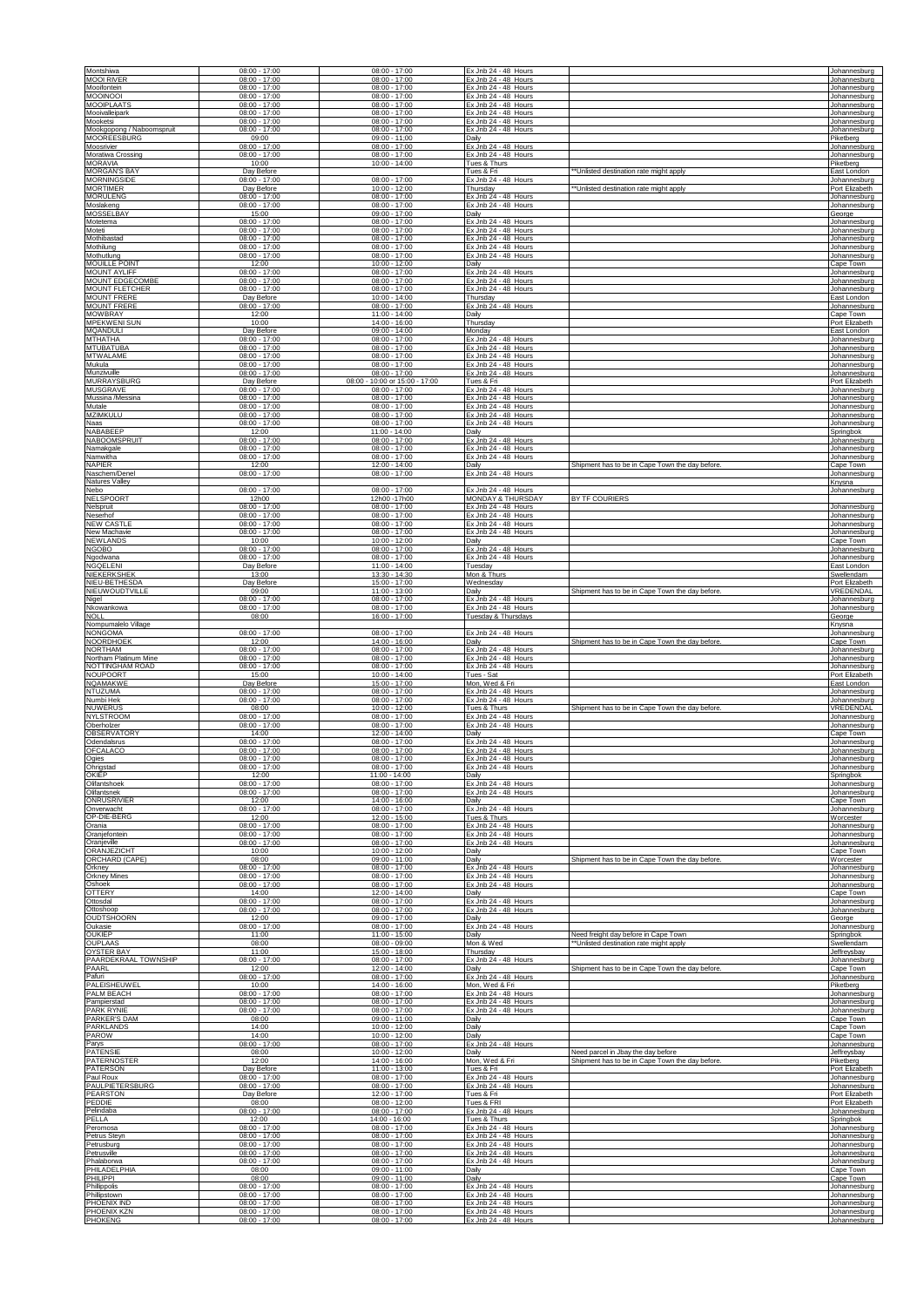| PHUTHADITJABA                                                   | $08:00 - 17:00$                                       | $08:00 - 17:00$                                       | Ex Jnb 24 - 48 Hours                                                 |                                                 | Johannesburg                                      |
|-----------------------------------------------------------------|-------------------------------------------------------|-------------------------------------------------------|----------------------------------------------------------------------|-------------------------------------------------|---------------------------------------------------|
| PIET RETIEF                                                     | $08:00 - 17:00$                                       | $08:00 - 17:00$                                       | Ex Jnb 24 - 48 Hours                                                 |                                                 | Johannesburg                                      |
| PIETERMARITZBURG                                                | $08:00 - 17:00$                                       | $08:00 - 17:00$                                       | Ex Jnb 24 - 48 Hours                                                 |                                                 | Johannesburg                                      |
| PIETERSBURG                                                     | $08:00 - 17:00$                                       | $08:00 - 17:00$                                       | Ex Jnb 24 - 48 Hours                                                 |                                                 | Johannesburg                                      |
| PIKETBERG                                                       | 15:00                                                 | $09:00 - 15:00$                                       | Dailv                                                                | Shipment has to be in Cape Town the day before. | Piketberg                                         |
| PILANSBURO                                                      | $08:00 - 17:00$                                       | $08:00 - 17:00$                                       | Ex Jnb 24 - 48 Hours                                                 |                                                 | Johannesburg                                      |
| <b>Pilgrims Rest</b>                                            | $08:00 - 17:00$                                       | $08:00 - 17:00$                                       | Ex Jnb 24 - 48 Hours                                                 |                                                 | Johannesburg                                      |
| PINELANDS                                                       | 14:00                                                 | 12:00 - 14:00                                         | Daily                                                                |                                                 | Cape Town                                         |
| <b>PINETOWN</b>                                                 | $08:00 - 17:00$                                       | $08:00 - 17:00$                                       | Ex Jnb 24 - 48 Hours                                                 |                                                 | Johannesburg                                      |
| Plaston                                                         | $08:00 - 17:00$                                       | $08:00 - 17:00$                                       | Ex Jnb 24 - 48 Hours                                                 |                                                 | Johannesburg                                      |
| <b>PLATTEKLOOF</b>                                              | 14:00                                                 | 12:00 - 14:00                                         | Daily                                                                |                                                 | Cape Town                                         |
| PLETTENBERG BAY                                                 | 15:00                                                 | $10:00 - 17:00$                                       | Daily                                                                |                                                 | Knysna                                            |
| PLUMSTEAD                                                       | 12:00                                                 | 12:00 - 14:00                                         | Daily                                                                |                                                 | Cape Town                                         |
| PNIEL                                                           | 12:00                                                 | 11:00 - 14:00                                         | Mon, Wed & Fri                                                       |                                                 | Cape Town                                         |
| POFADDER                                                        | 10:00                                                 | 14:00 - 16:00                                         | Tues & Thurs                                                         |                                                 | Springbok                                         |
| POFADDER                                                        | 12:00                                                 | 14:00 - 16:00                                         | Tues & Thurs                                                         |                                                 | Springbol                                         |
| Pokwane                                                         | $08:00 - 17:00$                                       | $08:00 - 17:00$                                       | Ex Jnb 24 - 48 Hours                                                 |                                                 | Johannesburc                                      |
| Politsi                                                         | $08:00 - 17:00$                                       | $08:00 - 17:00$                                       | Ex Jnb 24 - 48 Hours                                                 |                                                 | Johannesburg                                      |
| Polokwane                                                       | $08:00 - 17:00$                                       | $08:00 - 17:00$                                       | Ex Jnb 24 - 48 Hours                                                 |                                                 | Johannesburg                                      |
| Pond Drift                                                      | $08:00 - 17:00$                                       | $08:00 - 17:00$                                       | Ex Jnb 24 - 48 Hours                                                 |                                                 | Johannesburg                                      |
| PONGOLA                                                         | $08:00 - 17:00$                                       | $08:00 - 17:00$                                       | Ex Jnb 24 - 48 Hours                                                 |                                                 | Johannesburg                                      |
| PORT ALFRED                                                     | 15:00                                                 | $08:00 - 17:00$                                       | Daily                                                                |                                                 | Port Elizabeth                                    |
| PORT EDWARD                                                     | $08:00 - 17:00$                                       | $08:00 - 17:00$                                       | Ex Jnb 24 - 48 Hours                                                 |                                                 | Johannesburg                                      |
| PORT ELIZABETH                                                  | 15:00                                                 | $07:00 - 18:00$                                       | Daily                                                                |                                                 | Port Elizabeth                                    |
| PORT NOLLOTH<br>PORT OWEN<br>PORT SHEPSTONE                     | 12:00<br>10:00<br>$08:00 - 17:00$                     | $11:00 - 14:00$<br>12:00 - 14:00<br>$08:00 - 17:00$   | Daily<br>Daily<br>Ex Jnb 24 - 48 Hours                               | Shipment has to be in Cape Town the day before  | Springbok<br>Piketberg                            |
| PORT ST JOHNS<br>PORTERVILLE                                    | Day Before<br>09:00                                   | 12:00 - 15:00<br>$09:00 - 11:00$                      | Tuesday<br>Daily                                                     | Shipment has to be in Cape Town the day before. | Johannesburg<br>East London<br>Piketberg          |
| <b>PORTIVILLE</b><br>Postmasburg                                | 08:00 - 17:00                                         | $08:00 - 17:00$                                       | Dailv<br>Ex Jnb 24 - 48 Hours                                        | Shipment has to be in Cape Town the day before. | Piketberg<br>Johannesburg                         |
| Potchefstroom                                                   | $08:00 - 17:00$                                       | $08:00 - 17:00$                                       | Ex Jnb 24 - 48 Hours                                                 |                                                 | Johannesburg                                      |
| Potchefstroom Military Base                                     | $08:00 - 17:00$                                       | $08:00 - 17:00$                                       | Ex Jnb 24 - 48 Hours                                                 |                                                 | Johannesburg                                      |
| Prieska                                                         | $08:00 - 17:00$                                       | $08:00 - 17:00$                                       | Ex Jnb 24 - 48 Hours                                                 | <u>BY TF COURIER:</u>                           | Johannesburg                                      |
| PRINCE ALBERT                                                   | 15:00                                                 | $09:00 - 17:00$                                       | Daily                                                                |                                                 | George                                            |
| <b>PRINCE ALBERT ROAD</b>                                       | 15:00                                                 | $09:00 - 17:00$                                       | WEDNESDAY                                                            |                                                 | GEORGI                                            |
| PRINCE ALFRED HAMLET                                            | 12:00                                                 | $14:00 - 16:00$                                       | Daily                                                                | Shipment has to be in Cape Town the day before  | Worcester                                         |
| <b>PRINGLE BAY</b>                                              | 13:00                                                 | 14:00 - 16:00                                         | Daily                                                                | Shipment has to be in Cape Town the day before  | Cape Town                                         |
| <b>PRINS ALBERT</b>                                             | Day Before                                            | $09:00 - 17:00$                                       | Daily                                                                |                                                 | George                                            |
| PROTEM                                                          | 12:00                                                 | 12:00 - 14:00                                         | Mon, Wed & Fri                                                       |                                                 | Cape Town                                         |
| Pullenshoop                                                     | $08:00 - 17:00$                                       | $08:00 - 17:00$                                       | Ex Jnb 24 - 48 Hours                                                 |                                                 | Johannesburg                                      |
| QUEENSBURGH                                                     | $08:00 - 17:00$                                       | $08:00 - 17:00$                                       | Ex Jnb 24 - 48 Hours                                                 |                                                 | Johannesburg                                      |
| QUEENSTOWN                                                      | 15:00                                                 | 09:00 - 17:00                                         | Daily                                                                |                                                 | Port Elizabeth                                    |
| QUMBU                                                           | Day Before                                            | 11:00 - 14:00                                         | Thursday                                                             |                                                 | East London                                       |
| QUMBU                                                           | $08:00 - 17:00$                                       | $08:00 - 17:00$                                       | Ex Jnb 24 - 48 Hours                                                 |                                                 | Johannesburg                                      |
| QWA QWA                                                         | $08:00 - 17:00$                                       | $08:00 - 17:00$                                       | Ex Jnb 24 - 48 Hours                                                 |                                                 | Johannesburg                                      |
| Ramalotsi                                                       | $08:00 - 17:00$                                       | $08:00 - 17:00$                                       | Ex Jnb 24 - 48 Hours                                                 |                                                 | Johannesburg                                      |
| Ramatlabama                                                     | 08:00 - 17:00                                         | $08:00 - 17:00$                                       | Ex Jnb 24 - 48 Hours                                                 |                                                 | Johannesburg                                      |
| RAMSGATE                                                        | $08:00 - 17:00$                                       | $08:00 - 17:00$                                       | Ex Jnb 24 - 48 Hours                                                 |                                                 | Johannesburg                                      |
| Randfontein                                                     | $08:00 - 17:00$                                       | $08:00 - 17:00$                                       | Ex Jnb 24 - 48 Hours                                                 |                                                 | Johannesburg                                      |
| Randvaal                                                        | $08:00 - 17:00$                                       | $08:00 - 17:00$                                       | Ex Jnb 24 - 48 Hours                                                 |                                                 | Johannesburg                                      |
| Ratanda                                                         | $08:00 - 17:00$                                       | $08:00 - 17:00$                                       | Ex Jnb 24 - 48 Hours                                                 |                                                 | Johannesburg                                      |
| <b>RAWSONVILLE</b>                                              | 08:00                                                 | 09:00 - 11:00                                         | Daily                                                                | Shipment has to be in Cape Town the day before  | Worcester                                         |
| Rayton                                                          | $08:00 - 17:00$                                       | $08:00 - 17:00$                                       | Ex Jnb 24 - 48 Hours                                                 |                                                 | Johannesburg                                      |
| Reagile                                                         | $08:00 - 17:00$                                       | $08:00 - 17:00$                                       | Ex Jnb 24 - 48 Hours                                                 |                                                 | Johannesburg                                      |
| Rebone                                                          | $08:00 - 17:00$                                       | $08:00 - 17:00$                                       | Ex Jnb 24 - 48 Hours                                                 |                                                 | Johannesburg                                      |
| <b>RED HILL</b>                                                 | $08:00 - 17:00$                                       | $08:00 - 17:00$                                       | Ex Jnb 24 - 48 Hours                                                 |                                                 | Johannesburg                                      |
| Reddersburg                                                     | $08:00 - 17:00$                                       | $08:00 - 17:00$                                       | Ex Jnb 24 - 48 Hours                                                 |                                                 | Johannesburg                                      |
| REDELINGHUYS                                                    | 10:00                                                 | 14:00 - 16:00                                         | Mon, Wed & Fri                                                       |                                                 | Piketberg                                         |
| Regorogile                                                      | $08:00 - 17:00$                                       | $08:00 - 17:00$                                       | Ex Jnb 24 - 48 Hours                                                 |                                                 | Johannesburg                                      |
| Reitz                                                           | $08:00 - 17:00$                                       | $08:00 - 17:00$                                       | x Jnb 24 - 48 Hours                                                  |                                                 | Johannesburg                                      |
| Reivilo                                                         | $08:00 - 17:00$                                       | $08:00 - 17:00$                                       | Ex Jnb 24 - 48 Hours                                                 |                                                 | Johannesburg                                      |
| RESERVOIR HILLS                                                 | $08:00 - 17:00$                                       | $08:00 - 17:00$                                       | Ex Jnb 24 - 48 Hours                                                 |                                                 | Johannesburg                                      |
| RHEENENDAL                                                      | 12:00                                                 | 13:00 - 17:00                                         | Daily                                                                |                                                 | George                                            |
| <b>RICHARDSBAY</b>                                              | $08:00 - 17:00$                                       | $08:00 - 17:00$                                       | Ex Jnb 24 - 48 Hours                                                 |                                                 | Johannesburg                                      |
| <b>RICHMOND</b>                                                 | Day Before                                            | 08:00 - 10:00 or 15:00 - 17:00                        | Tues & Fri                                                           |                                                 | Port Elizabeth                                    |
| <b>RICHMOND</b>                                                 | $08:00 - 17:00$                                       | $08:00 - 17:00$                                       | Ex Jnb 24 - 48 Hours                                                 |                                                 | Johannesburg                                      |
| RIEBEEK EAST                                                    | 08:00                                                 | $8:00 - 10:00$                                        | Wednesday                                                            |                                                 | Port Elizabeth                                    |
| RIEBEECK KASTEEL                                                | 10:00                                                 | 11:00 - 14:00                                         | Daily                                                                | Shipment has to be in Cape Town the day before. | Piketberg                                         |
| RIEBEECK WES                                                    | 11:00                                                 | $11:00 - 14:00$                                       | Dailv                                                                | Shipment has to be in Cape Town the day before. | Piketberg                                         |
| <b>RIETBRON</b>                                                 | 10:00                                                 | 15:00 - 18:00                                         | Friday                                                               | Surcharge R1038                                 | Jeffreysbay                                       |
| Rietkuil                                                        | $08:00 - 17:00$                                       | $08:00 - 17:00$                                       | Ex Jnb 24 - 48 Hours                                                 |                                                 | Johannesburg                                      |
| Ritchie<br>RIVERSDALE<br><b>RIVERSIDE</b>                       | $08:00 - 17:00$<br>11:00<br>$08:00 - 17:00$           | $08:00 - 17:00$<br>$09:00 - 17:00$<br>$08:00 - 17:00$ | Ex Jnb 24 - 48 Hours<br>Daily<br>Ex Jnb 24 - 48 Hours                |                                                 | Johannesburg<br>George                            |
| <b>Riverside Nelspruit</b><br>RIVIERSONDEREND                   | $08:00 - 17:00$<br>09:00                              | $08:00 - 17:00$<br>10:00 - 12:00                      | Ex Jnb 24 - 48 Hours<br>Daily                                        | Shipment has to be in Cape Town the day before  | Johannesburg<br>Johannesburg<br><b>Swellendam</b> |
| <b>ROBERTSON</b>                                                | 12:00                                                 | 14:00 - 16:00                                         | Daily                                                                | Shipment has to be in Cape Town the day before  | Worcester                                         |
| Rockdale                                                        | $08:00 - 17:00$                                       | $08:00 - 17:00$                                       | Ex Jnb 24 - 48 Hours                                                 |                                                 | Johannesburg                                      |
| Rockys Drift                                                    | $08:00 - 17:00$                                       | $08:00 - 17:00$                                       | Ex Jnb 24 - 48 Hours                                                 |                                                 | Johannesburg                                      |
| Roedtan                                                         | $08:00 - 17:00$                                       | $08:00 - 17:00$                                       | Ex Jnb 24 - 48 Hours                                                 |                                                 | Johannesburg                                      |
| RONDEBOSCH                                                      | 14:00                                                 | 12:00 - 14:00                                         | Daily                                                                |                                                 | Cape Town                                         |
| Rooibera                                                        | $08:00 - 17:00$                                       | $08:00 - 17:00$                                       | Fx Jnb 24 - 48 Hours                                                 |                                                 | Iohannesburg                                      |
| Rooigrond                                                       | $08:00 - 17:00$                                       | $08:00 - 17:00$                                       | Ex Jnb 24 - 48 Hours                                                 |                                                 | Johannesburg                                      |
| Roosheuwel                                                      | $08:00 - 17:00$                                       | $08:00 - 17:00$                                       | Ex Jnb 24 - 48 Hours                                                 |                                                 | Johannesburg                                      |
| Roossenekal                                                     | $08:00 - 17:00$                                       | $08:00 - 17:00$                                       | Ex Jnb 24 - 48 Hours                                                 |                                                 | Johannesburg                                      |
| <b>ROSEBANK</b>                                                 | 14:00                                                 | 12:00 - 14:00                                         | Daily                                                                |                                                 | Cape Town                                         |
| Rosendal                                                        | $08:00 - 17:00$                                       | $08:00 - 17:00$                                       | Ex Jnb 24 - 48 Hours                                                 |                                                 | Johannesburg                                      |
| ROSSBURGH                                                       | $08:00 - 17:00$                                       | $08:00 - 17:00$                                       | Ex Jnb 24 - 48 Hours                                                 |                                                 | Johannesburg                                      |
| Rouxville                                                       | $08:00 - 17:00$                                       | $08:00 - 17:00$                                       | Ex Jnb 24 - 48 Hours                                                 |                                                 | Johannesburg                                      |
| RUSTENBURG                                                      | $08:00 - 17:00$                                       | $08:00 - 17:00$                                       | Ex Jnb 24 - 48 Hours                                                 |                                                 | Johannesburg                                      |
| Rustenburg Platinum Mine<br>Sabie                               | $08:00 - 17:00$<br>$08:00 - 17:00$<br>$08:00 - 17:00$ | $08:00 - 17:00$<br>$08:00 - 17:00$<br>$08:00 - 17:00$ | Ex Jnb 24 - 48 Hours<br>Ex Jnb 24 - 48 Hours<br>Ex Jnb 24 - 48 Hours |                                                 | Johannesburg<br>Johannesburg                      |
| Sabie Sands<br><b>SALDANAH</b>                                  | 12:00<br>09:00                                        | $12:00 - 14:00$<br>15:00 - 16:00                      | Daily<br>Freight Permitting                                          | Shipment has to be in Cape Town the day before. | Johannesburg<br>PIKFTBFRG<br>Port Elizabeth       |
| <u>SALEM</u><br>SALT ROCK                                       | $08:00 - 17:00$                                       | 08:00 - 17:00                                         | Ex Jnb 24 - 48 Hours                                                 | Shipment has to be in Cape Town the day before  | Johannesburg                                      |
| SANDBERG                                                        | 10:00                                                 | 14:00 - 16:00                                         | Mon, Wed & Fri                                                       |                                                 | Piketberg                                         |
| SANDHILLS<br>Sannieshof                                         | 08:00<br>$08:00 - 17:00$<br>12:00                     | $09:00 - 11:00$<br>$08:00 - 17:00$<br>$11:00 - 14:00$ | Tues & Thurs<br>Ex Jnb 24 - 48 Hours                                 | Shipment has to be in Cape Town the day before. | Worcester<br>Johannesburg                         |
| SARON<br>SASELAMANI surcharge<br>SASOL - SECUNDA                | $08:00 - 17:00$<br>$08:00 - 17:00$                    | $08:00 - 17:00$<br>$08:00 - 17:00$                    | Daily<br>Ex Jnb 24 - 48 Hours<br>Ex Jnb 24 - 48 Hours                | Shipment has to be in Cape Town the day before. | Piketberg<br>Johannesburg<br>Johannesburg         |
| Sasolburg                                                       | $08:00 - 17:00$                                       | $08:00 - 17:00$                                       | Ex Jnb 24 - 48 Hours                                                 |                                                 | Johannesburg                                      |
| Saulspoort                                                      | $08:00 - 17:00$                                       | $08:00 - 17:00$                                       | Ex Jnb 24 - 48 Hours                                                 |                                                 | Johannesburg                                      |
| SCARBOROUGH<br>Scheweizer - Reneke                              | 14:00<br>$08:00 - 17:00$<br>$08:00 - 17:00$           | 14:00 - 16:00<br>$08:00 - 17:00$<br>$08:00 - 17:00$   | Tues & Thurs<br>Ex Jnb 24 - 48 Hours<br>Ex Jnb 24 - 48 Hours         | Shipment has to be in Cape Town the day before. | Cape Town<br>Johannesburg<br>Johannesburg         |
| Schoemansdal<br>Schoemanskloof<br><b>SCOTTSBURGH</b>            | $08:00 - 17:00$<br>$08:00 - 17:00$                    | $08:00 - 17:00$<br>$08:00 - 17:00$                    | Ex Jnb 24 - 48 Hours<br>Ex Jnb 24 - 48 Hours                         |                                                 | Johannesburg<br>Johannesburg                      |
| <b>SEA POINT</b>                                                | 14:00                                                 | 12:00 - 14:00                                         | Daily                                                                |                                                 | Cape Town                                         |
| Secunda                                                         | $08:00 - 17:00$                                       | $08:00 - 17:00$                                       | Ex Jnb 24 - 48 Hours                                                 |                                                 | Johannesburg                                      |
| SEDGEFIELD                                                      | 12:00                                                 | 12:00 - 13:00                                         | Daily                                                                |                                                 | George                                            |
| Sedibeng                                                        | $08:00 - 17:00$                                       | $08:00 - 17:00$                                       | Ex Jnb 24 - 48 Hours                                                 |                                                 | Johannesburg                                      |
| Sekhukhune                                                      | $08:00 - 17:00$                                       | $08:00 - 17:00$                                       | Ex Jnb 24 - 48 Hours                                                 |                                                 | Johannesburg                                      |
| Sekroro                                                         | $08:00 - 17:00$                                       | $08:00 - 17:00$                                       | Ex Jnb 24 - 48 Hours                                                 |                                                 | Johannesburg                                      |
| Selosesha                                                       | $08:00 - 17:00$                                       | $08:00 - 17:00$                                       | Ex Jnb 24 - 48 Hours                                                 |                                                 | Johannesburg                                      |
| Sendelingsfontien                                               | $08:00 - 17:00$                                       | $08:00 - 17:00$                                       | Ex Jnb 24 - 48 Hours                                                 |                                                 | Johannesburg                                      |
| Senekal                                                         | $08:00 - 17:00$                                       | $08:00 - 17:00$                                       | Ex Jnb 24 - 48 Hours                                                 |                                                 | Johannesburg                                      |
| Serafina                                                        | $08:00 - 17:00$                                       | $08:00 - 17:00$                                       | Ex Jnb 24 - 48 Hours                                                 |                                                 | Johannesburg                                      |
| Seselamani                                                      | $08:00 - 17:00$                                       | $08:00 - 17:00$                                       | Ex Jnb 24 - 48 Hours                                                 |                                                 | Johannesburg                                      |
| Seshego                                                         | $08:00 - 17:00$                                       | $08:00 - 17:00$                                       | Ex Jnb 24 - 48 Hours                                                 |                                                 | Johannesburg                                      |
| Setaria                                                         | $08:00 - 17:00$                                       | $08:00 - 17:00$                                       | Ex Jnb 24 - 48 Hours                                                 |                                                 | Johannesburg                                      |
| Setlapo                                                         | $08:00 - 17:00$                                       | $08:00 - 17:00$                                       | Ex Jnb 24 - 48 Hours                                                 |                                                 | Johannesburg                                      |
| Setllagole                                                      | $08:00 - 17:00$                                       | $08:00 - 17:00$                                       | Ex Jnb 24 - 48 Hours                                                 |                                                 | Johannesburg                                      |
| Settlers                                                        | $08:00 - 17:00$                                       | $08:00 - 17:00$                                       | Ex Jnb 24 - 48 Hours                                                 |                                                 | Johannesburg                                      |
| Sewensstad                                                      | $08:00 - 17:00$                                       | $08:00 - 17:00$                                       | Ex Jnb 24 - 48 Hours                                                 | "Unlisted destination rate might apply          | Johannesburg                                      |
| <b>SEYMOUR</b>                                                  | Day Before                                            | 13:00 - 14:00                                         | Tues & Thurs                                                         |                                                 | Port Elizabeth                                    |
| Shangoane<br>Shayandima                                         | $08:00 - 17:00$<br>$08:00 - 17:00$<br>$08:00 - 17:00$ | $08:00 - 17:00$<br>$08:00 - 17:00$<br>$08:00 - 17:00$ | Ex Jnb 24 - 48 Hours<br>Ex Jnb 24 - 48 Hours                         |                                                 | Johannesburg<br>Johannesburg                      |
| <b>SHELLCROSS</b><br><b>SHELLY BEACH</b><br><b>SHELLY POINT</b> | $08:00 - 17:00$<br>12:00                              | $08:00 - 17:00$<br>$12:00 - 14:00$                    | Ex Jnb 24 - 48 Hours<br>Ex Jnb 24 - 48 Hours<br>Daily                | Shipment has to be in Cape Town the day before  | Johannesburg<br>Johannesburg<br>Piketbera         |
| Shongoane                                                       | $08:00 - 17:00$                                       | $08:00 - 17:00$                                       | Ex Jnb 24 - 48 Hours                                                 |                                                 | Johannesburg                                      |
| Sibasa                                                          | $08:00 - 17:00$                                       | $08:00 - 17:00$                                       | Ex Jnb 24 - 48 Hours                                                 |                                                 | Johannesburg                                      |
| Sihlangu                                                        | $08:00 - 17:00$                                       | 08:00 - 17:00                                         | Ex Jnb 24 - 48 Hours                                                 |                                                 | Johannesburg                                      |
| Silivane                                                        | $08:00 - 17:00$                                       | $08:00 - 17:00$                                       | Ex Jnb 24 - 48 Hours                                                 |                                                 | Johannesburg                                      |
| Siloam Hospital                                                 | $08:00 - 17:00$                                       | $08:00 - 17:00$                                       | Ex Jnb 24 - 48 Hours                                                 |                                                 | Johannesburg                                      |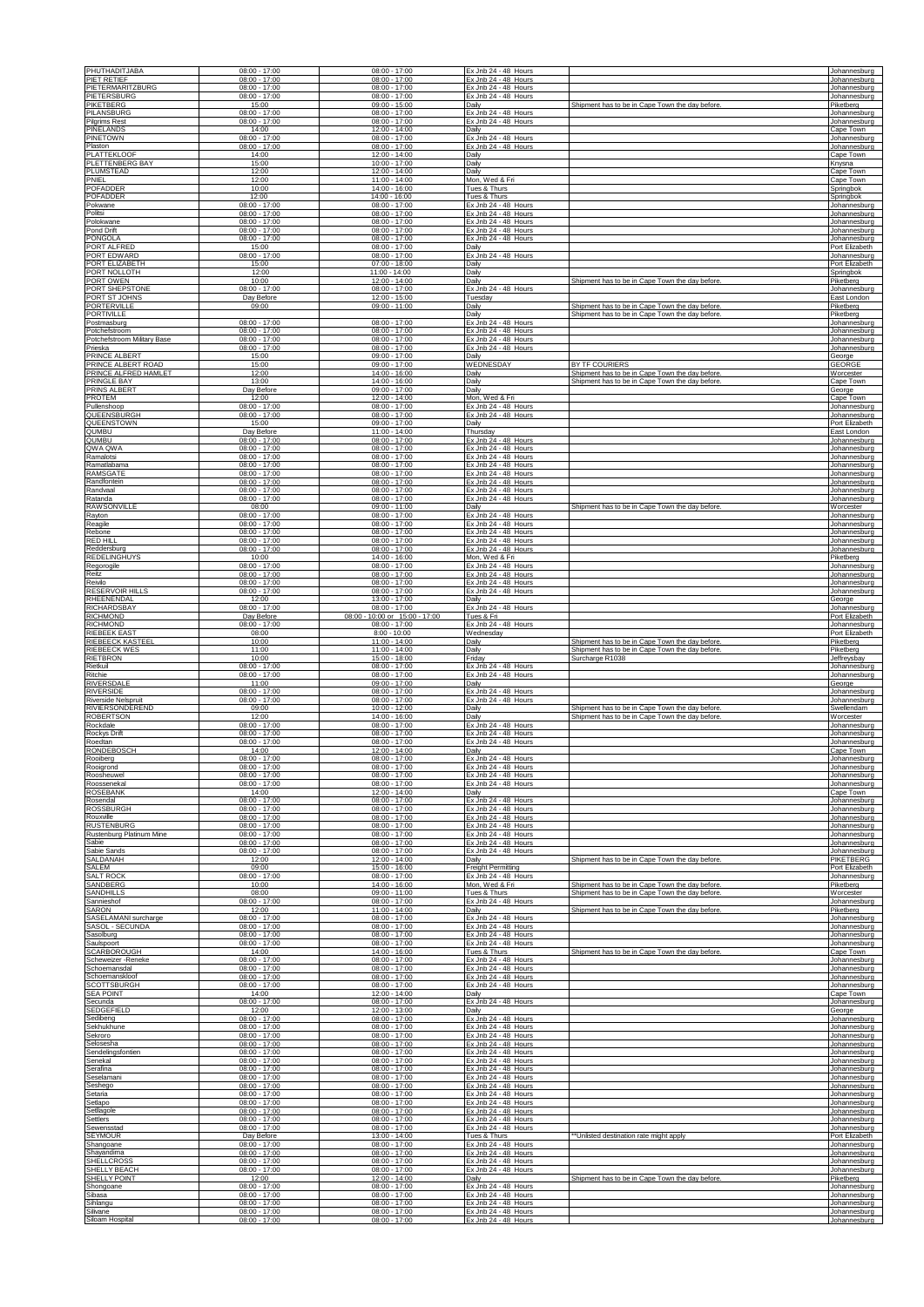| <b>SIMONDIUM</b>                                | 12:00                              | 12:00 - 14:00                      | Daily                                        | Shipment has to be in Cape Town the day before      | Cape Town                      |
|-------------------------------------------------|------------------------------------|------------------------------------|----------------------------------------------|-----------------------------------------------------|--------------------------------|
| SIMONSBERG                                      | 10:00                              | 11:00 - 14:00                      | Daily                                        | Shipment has to be in Cape Town the day before.     | Cape Town                      |
| <b>SIMONSTOWN</b>                               | 12:00                              | $12:00 - 14:00$                    | Tues & Thurs                                 |                                                     | Cape Town                      |
| Siyabuswa                                       | $08:00 - 17:00$                    | $08:00 - 17:00$                    | Ex Jnb 24 - 48 Hours                         |                                                     | Johannesburg                   |
| SIYABUSWA (TOWNSHIP)                            | $08:00 - 17:00$                    | $08:00 - 17:00$                    | Ex Jnb 24 - 48 Hours                         |                                                     | Johannesburg                   |
| Skeerpoort                                      | $08:00 - 17:00$                    | $08:00 - 17:00$                    | Ex Jnb 24 - 48 Hours                         |                                                     | Johannesburg                   |
| <b>Skuinsdrift</b>                              | $08:00 - 17:00$                    | $08:00 - 17:00$                    | Ex Jnb 24 - 48 Hours                         |                                                     | Johannesburg                   |
| Skukuza                                         | $08:00 - 17:00$                    | $08:00 - 17:00$                    | Ex Jnb 24 - 48 Hours                         |                                                     | Johannesburg                   |
| <b>SLANGRIVIER</b>                              | 14:30                              | 15:00 - 15:30                      | Mon & Wed                                    |                                                     | Swellendam                     |
| Slurry                                          | $08:00 - 17:00$                    | $08:00 - 17:00$                    | Ex Jnb 24 - 48 Hours                         |                                                     | Johannesburg                   |
| Smithfield                                      | $08:00 - 17:00$                    | $08:00 - 17:00$                    | Ex Jnb 24 - 48 Hours                         |                                                     | Johannesburg                   |
| Soekmekaar / Morebeng                           | $08:00 - 17:00$                    | $08:00 - 17:00$                    | Ex Jnb 24 - 48 Hours                         |                                                     | Johannesburg                   |
| SOMERSET EAST                                   | 15:00                              | $09:00 - 17:00$                    | Daily                                        | Shipment has to be in Cape Town the day before      | Port Elizabeth                 |
| SOMERSET WEST                                   | 12:00                              | 09:00 - 11:00                      | Daily                                        |                                                     | Cape Town                      |
| SONOP TOMSHIP                                   | $08:00 - 17:00$                    | 08:00 - 17:00                      | Ex Jnb 24 - 48 Hours                         |                                                     | Johannesburg                   |
| SOUTH COAST                                     | $08:00 - 17:00$                    | $08:00 - 17:00$                    | Ex Jnb 24 - 48 Hours                         |                                                     | Johannesburg                   |
| <b>SOUTHBROOM</b>                               | $08:00 - 17:00$                    | $08:00 - 17:00$                    | Ex Jnb 24 - 48 Hours                         |                                                     | Johannesburg                   |
| SOUTHFIELD                                      | 13:00                              | $09:00 - 11:00$                    | Daily                                        |                                                     | Cape Town                      |
| Sovenga                                         | $08:00 - 17:00$                    | $08:00 - 17:00$                    | Ex Jnb 24 - 48 Hours                         |                                                     | Johannesburg                   |
| SPRINGBOK                                       | Day Before                         | 08:00 - 12:00                      | Daily                                        |                                                     | Sprinabok                      |
| <b>SPRINGFIELD PARK</b>                         | $08:00 - 17:00$                    | $08:00 - 17:00$                    | Ex Jnb 24 - 48 Hours                         |                                                     | Johannesburg                   |
| Springfontein                                   | $08:00 - 17:00$                    | $08:00 - 17:00$                    | Ex Jnb 24 - 48 Hours                         |                                                     | Johannesburg                   |
| SPRINGINGFIELD KZN                              | $08:00 - 17:00$                    | $08:00 - 17:00$                    | Ex Jnb 24 - 48 Hours                         |                                                     | Johannesburg                   |
| ST HELENA BAY                                   | 12:00                              | 14:00 - 16:00                      | Daily                                        | Shipment has to be in Cape Town the day before      | Piketberg                      |
| ST MICHEALS ON SEA                              | $08:00 - 17:00$                    | 08:00 - 17:00                      | Ex Jnb 24 - 48 Hours                         |                                                     | Johannesburg                   |
| St. Rita                                        | $08:00 - 17:00$<br>$08:00 - 17:00$ | $08:00 - 17:00$<br>$08:00 - 17:00$ | Ex Jnb 24 - 48 Hours<br>Ex Jnb 24 - 48 Hours |                                                     | Johannesburg                   |
| Standerton<br>STANDFORD                         | 08:00                              | 14:00 - 16:00                      | Daily                                        |                                                     | Johannesburg<br>Swellendam     |
| <b>STANFORDHILL</b>                             | $08:00 - 17:00$                    | $08:00 - 17:00$                    | Ex Jnb 24 - 48 Hours                         |                                                     | Johannesburg                   |
| STANGER                                         | $08:00 - 17:00$                    | 08:00 - 17:00                      | Ex Jnb 24 - 48 Hours                         |                                                     | Johannesburg                   |
| Steelpoort                                      | $08:00 - 17:00$                    | $08:00 - 17:00$                    | Fx Jnb 24 - 48 Hours                         |                                                     | Johannesburg                   |
| Steilloop                                       | $08:00 - 17:00$                    | $08:00 - 17:00$                    | Ex Jnb 24 - 48 Hours                         |                                                     | Johannesburg                   |
| <b>STEINKOPF</b>                                | 12:00                              | 10:00 - 12:00                      | Daily                                        |                                                     | <b>Springbok</b>               |
| Stella                                          | $08:00 - 17:00$                    | $08:00 - 17:00$                    | Ex Jnb 24 - 48 Hours                         |                                                     | Johannesburg                   |
| STELLENBOSCH                                    | 12:00                              | 11:00 - 14:00                      | Daily                                        | Shipment has to be in Cape Town the day before      | Cape Town                      |
| <b>STERKPOORT</b>                               | $08:00 - 17:00$                    | $08:00 - 17:00$                    | Ex Jnb 24 - 48 Hours                         |                                                     | Johannesburg                   |
| STERKSPRUIT                                     | 14:00                              | 16:30 - 17:30                      | Mon & Thurs                                  |                                                     | Port Elizabeth<br>Johannesburg |
| Sterkspruit<br>Sterkspruit Eskom (Lydenburg rd) | $08:00 - 17:00$<br>$08:00 - 17:00$ | $08:00 - 17:00$<br>$08:00 - 17:00$ | Ex Jnb 24 - 48 Hours<br>Ex Jnb 24 - 48 Hours |                                                     | lohannesburg                   |
| STERKSTROOM                                     | 08:00                              | 09:00 - 10:00                      | Mon & Thurs                                  |                                                     | Port Elizabeth                 |
| <b>STEYNSBURG</b>                               | 08:00                              | Before 17:00                       | Tues & Fri                                   |                                                     | Port Elizabeth                 |
| Steynsburg                                      | $08:00 - 17:00$                    | $08:00 - 17:00$                    | Ex Jnb 24 - 48 Hours                         |                                                     | Johannesburg                   |
| Steynsrus                                       | $08:00 - 17:00$                    | $08:00 - 17:00$                    | Ex Jnb 24 - 48 Hours                         |                                                     | Johannesburg                   |
| STEYTLERVILLE                                   | 08:00                              | 16:00 - 18:30                      | Daily                                        |                                                     | Jeffreysbay                    |
| Stilfontein                                     | $08:00 - 17:00$                    | 08:00 - 17:00                      | Ex Jnb 24 - 48 Hours                         |                                                     | Johannesburg                   |
| <b>STILLBAAI</b>                                | 10:00                              | $09:00 - 17:00$                    | Daily                                        |                                                     | George                         |
| Stoffberg                                       | $08:00 - 17:00$                    | $08:00 - 17:00$                    | Ex Jnb 24 - 48 Hours                         |                                                     | Johannesburg                   |
| STOMPNEUSBAAI                                   | 14:00                              | 14:00 - 16:00<br>14:00 - 17:00     | Daily                                        | Shipment has to be in Cape Town the day before.     | Piketberg                      |
| <b>STORMSRIVER</b><br>Stormsvlei                | 12:00<br>08:00                     | 08:30 - 09:30                      | Mon & Thurs<br>Daily                         | Parcel needs to be in Knysna by 07:00 on given days | Knysna<br>Swellendam           |
| <b>STRAND</b>                                   | 12:00                              | $09:00 - 11:00$                    | Daily                                        | Shipment has to be in Cape Town the day before      | Cape Town                      |
| <b>STRUISBAAI</b>                               | 12:00                              | 12:00 - 14:00                      | Daily                                        |                                                     | Swellendam                     |
| Strydenburg                                     | $08:00 - 17:00$                    | $08:00 - 17:00$                    | Ex Jnb 24 - 48 Hours                         |                                                     | Johannesburg                   |
| Strydpoort                                      | $08:00 - 17:00$                    | $08:00 - 17:00$                    | Ex Jnb 24 - 48 Hours                         |                                                     | Johannesburg                   |
| STUTTERHEIM                                     | Day Before                         | 07:00 - 13:00                      | Daily                                        |                                                     | East London                    |
| <b>SUDWANA BAY</b>                              | $08:00 - 17:00$                    | $08:00 - 17:00$                    | Ex Jnb 24 - 48 Hours                         |                                                     | Johannesburg                   |
| <b>SUN CITY</b>                                 | $08:00 - 17:00$                    | $08:00 - 17:00$                    | Ex Jnb 24 - 48 Hours                         |                                                     | Johannesburg                   |
| Sun City Resort                                 | $08:00 - 17:00$                    | $08:00 - 17:00$                    | Ex Jnb 24 - 48 Hours                         |                                                     | Johannesburg                   |
| Sundra                                          | $08:00 - 17:00$                    | $08:00 - 17:00$                    | Ex Jnb 24 - 48 Hours                         |                                                     | Johannesburg                   |
| SUNSET BEACH                                    | 14:00                              | 10:00 - 12:00                      | Daily                                        | BY TF COURIFRS                                      | Cape Town                      |
| SUTHERLAND                                      | 09:00                              | $10:00 - 12:00$                    | WEDNESDAY                                    |                                                     | <b>WORCESTER</b>               |
| SUURBRAAK                                       | 13:00                              | 13:30 - 14:30                      | Daily                                        | **Unlisted destination rate might apply             | Swellendam                     |
| Swartklip (Limpopo)                             | $08:00 - 17:00$                    | $08:00 - 17:00$                    | Ex Jnb 24 - 48 Hours                         |                                                     | Johannesburg                   |
| Swartkoppies                                    | $08:00 - 17:00$                    | $08:00 - 17:00$                    | Ex Jnb 24 - 48 Hours                         |                                                     | Johannesburg                   |
| Swartplaas                                      | $08:00 - 17:00$                    | 08:00 - 17:00                      | Ex Jnb 24 - 48 Hours                         |                                                     | Johannesburg                   |
| <b>SWARTRUGGENS</b>                             | $08:00 - 17:00$                    | $08:00 - 17:00$                    | Ex Jnb 24 - 48 Hours                         |                                                     | Johannesburg                   |
| Swartwater                                      | $08:00 - 17:00$                    | $08:00 - 17:00$                    | Ex Jnb 24 - 48 Hours                         |                                                     | Johannesburg                   |
| SWELLENDAM<br>Taaibosbult                       | 14:00<br>$08:00 - 17:00$           | $09:00 - 17:00$<br>$08:00 - 17:00$ | Daily                                        |                                                     | Swellendam                     |
| TABANKULU                                       | $08:00 - 17:00$                    | 08:00 - 17:00                      | Ex Jnb 24 - 48 Hours<br>Ex Jnb 24 - 48 Hours |                                                     | Johannesburg<br>Johannesburg   |
| <b>TABLE VIEW</b>                               | 14:00                              | $10:00 - 12:00$                    | Daily                                        |                                                     | Cape Town                      |
| Tadcaster                                       | $08:00 - 17:00$                    | $08:00 - 17:00$                    | Ex Jnb 24 - 48 Hours                         |                                                     | Johannesburg                   |
| Tafelkop                                        | $08:00 - 17:00$                    | $08:00 - 17:00$                    | Ex Jnb 24 - 48 Hours                         |                                                     | Johannesburg                   |
| <b>TAMBOERSKLOOF</b>                            | 14:00                              | 12:00 - 14:00                      | Daily                                        |                                                     | Cape Town                      |
| Tarentaals Rand                                 | $08:00 - 17:00$                    | 08:00 - 17:00                      | Ex Jnb 24 - 48 Hours                         |                                                     | Johannesburg                   |
| TARKASTAD                                       | 15:00                              | $08:00 - 17:00$                    | Daily                                        |                                                     | Port Elizabeth                 |
| Taung                                           | $08:00 - 17:00$                    | $08:00 - 17:00$                    | Ex Jnb 24 - 48 Hours                         |                                                     | Johannesburg                   |
| Thaba NC'HU                                     | $08:00 - 17:00$                    | $08:00 - 17:00$                    | Ex Jnb 24 - 48 Hours                         |                                                     | Johannesburg                   |
| Thabazimbi                                      | $08:00 - 17:00$<br>$08:00 - 17:00$ | $08:00 - 17:00$                    | Ex Jnb 24 - 48 Hours                         |                                                     | Johannesburg                   |
| THE BLUFF<br>THE CRAGS                          | 10:00                              | 08:00 - 17:00<br>$08:00 - 11:00$   | Ex Jnb 24 - 48 Hours<br>Mon & Thurs          | Parcel needs to be in Knysna by 07:00 on given days | Johannesburg<br>Knysna         |
| Theunissen                                      | $08:00 - 17:00$                    | $08:00 - 17:00$                    | Ex Jnb 24 - 48 Hours                         |                                                     | Johannesburg                   |
| THLABANE TOWNSHIP                               | $08:00 - 17:00$                    | $08:00 - 17:00$                    | Ex Jnb 24 - 48 Hours                         |                                                     | Johannesburg                   |
| Thohoyandou<br>Thornham                         | $08:00 - 17:00$                    | $08:00 - 17:00$                    | Ex Jnb 24 - 48 Hours                         |                                                     | Johannesburg<br>Knysna         |
| THORNHILL                                       | 08:00                              | $12:00 - 13:00$                    | Daily                                        |                                                     | Jeffreysbay                    |
| THREE ANCHOR BAY                                | 14:00                              | 12:00 - 14:00                      | Daily                                        |                                                     | Cape Town                      |
| <b>Three Rivers</b>                             | $08:00 - 17:00$                    | $08:00 - 17:00$                    | Ex Jnb 24 - 48 Hours                         | Freight has to be with TF on Saturday               | Johannesburg                   |
| THREE SISTERS                                   | Day Before                         | After 22:00                        | Mondays & Thursdays                          |                                                     | George                         |
| Thulamahashe                                    | $08:00 - 17:00$<br>$08:00 - 17:00$ | $08:00 - 17:00$<br>$08:00 - 17:00$ | Ex Jnb 24 - 48 Hours<br>Ex Jnb 24 - 48 Hours |                                                     | Johannesburg                   |
| Tigane<br>Tihabologo                            | $08:00 - 17:00$                    | $08:00 - 17:00$                    | Ex Jnb 24 - 48 Hours                         |                                                     | Johannesburg<br>Johannesburg   |
| <b>TOKAI</b>                                    | 14:00                              | 12:00 - 14:00                      | Daily                                        |                                                     | Cape Town                      |
| <b>Tom Burke</b>                                | $08:00 - 17:00$                    | $08:00 - 17:00$                    | Ex Jnb 24 - 48 Hours                         |                                                     | Johannesburg                   |
| Tonga                                           | $08:00 - 17:00$                    | $08:00 - 17:00$                    | Ex Jnb 24 - 48 Hours                         | Shipment has to be in Cape Town the day before      | Johannesburg                   |
| <b>TOUWRIVIER</b>                               | 12:00                              | 11:00 - 14:00                      | Tues & Thurs                                 |                                                     | Worcester                      |
| TRAWAL                                          | 10:00                              | 11:00 - 14:00                      | Daily                                        |                                                     | VREDENDAL                      |
| Trichardsdall                                   | $08:00 - 17:00$                    | $08:00 - 17:00$                    | Ex Jnb 24 - 48 Hours                         |                                                     | Johannesburg                   |
| TRICHARDT                                       | $08:00 - 17:00$                    | $08:00 - 17:00$                    | Ex Jnb 24 - 48 Hours                         |                                                     | Johannesburg                   |
| Trichardt                                       | $08:00 - 17:00$                    | $08:00 - 17:00$                    | Ex Jnb 24 - 48 Hours                         |                                                     | Johannesburg                   |
| Trompsburg                                      | $08:00 - 17:00$                    | $08:00 - 17:00$                    | Ex Jnb 24 - 48 Hours                         |                                                     | Johannesburg                   |
| Tshakuma                                        | $08:00 - 17:00$                    | $08:00 - 17:00$                    | Ex Jnb 24 - 48 Hours                         |                                                     | Johannesburg                   |
| Tshikondeni                                     | $08:00 - 17:00$                    | $08:00 - 17:00$<br>$08:00 - 17:00$ | Ex Jnb 24 - 48 Hours                         |                                                     | Johannesburg                   |
| Tshilidzini<br>Tshipise                         | $08:00 - 17:00$<br>$08:00 - 17:00$ | $08:00 - 17:00$                    | Ex Jnb 24 - 48 Hours<br>Ex Jnb 24 - 48 Hours |                                                     | Johannesburg<br>Johannesburg   |
| <b>TSITSIKAMMA</b>                              | 14:00                              | 14:00 - 17:00                      | Mon & Thurs                                  | Parcel needs to be in Knysna by 07;00 on given days | Knysna                         |
| TSOLO                                           | Day Before                         | $09:00 - 11:00$                    | Thursday                                     |                                                     | East London                    |
| <b>TSOMO</b>                                    | 13:00                              | 15:00 - 17:00                      | Mon, Wed & Fri                               |                                                     | East London                    |
| <b>Tubatse Township</b>                         | $08:00 - 17:00$                    | $08:00 - 17:00$                    | Ex Jnb 24 - 48 Hours                         |                                                     | Johannesburg                   |
| Tuinplaas                                       | $08:00 - 17:00$                    | $08:00 - 17:00$                    | Ex Jnb 24 - 48 Hours                         | Shipment has to be in Cape Town the day before.     | Johannesburg                   |
| <b>TUI BAGH</b>                                 | 10:00                              | 11:00 - 14:00                      | Daily                                        |                                                     | Worcester                      |
| <b>TWEE RIVIER</b>                              | 08:00                              | 11:00 - 12:00                      | Daily                                        |                                                     | Jeffreysbay                    |
| Tweefontein - LA                                | $08:00 - 17:00$                    | $08:00 - 17:00$                    | Ex Jnb 24 - 48 Hours                         |                                                     | Johannesburg                   |
| Tweeling                                        | $08:00 - 17:00$                    | $08:00 - 17:00$                    | Ex Jnb 24 - 48 Hours                         |                                                     | Johannesburg                   |
| Tweespruit                                      | $08:00 - 17:00$                    | $08:00 - 17:00$                    | Ex Jnb 24 - 48 Hours                         |                                                     | Johannesburg                   |
| Twickenhan                                      | $08:00 - 17:00$                    | $08:00 - 17:00$                    | Ex Jnb 24 - 48 Hours                         |                                                     | Johannesburg                   |
| <b>TZANEEN</b>                                  | $08:00 - 17:00$                    | $08:00 - 17:00$                    | Ex Jnb 24 - 48 Hours                         |                                                     | Johannesburg                   |
| Tzaneen                                         | $08:00 - 17:00$                    | $08:00 - 17:00$                    | Ex Jnb 24 - 48 Hours                         |                                                     | Johannesburg                   |
| UGIE                                            | 12:00                              | 14:00 - 16:00                      | Daily                                        | 3rd Party .D. Koekemoer                             | Port Elizabeth                 |
| Ulco                                            | $08:00 - 17:00$                    | $08:00 - 17:00$                    | Ex Jnb 24 - 48 Hours                         |                                                     | Johannesburg                   |
| <b>ULUNDI</b>                                   | $08:00 - 17:00$                    | $08:00 - 17:00$                    | Ex Jnb 24 - 48 Hours                         |                                                     | Johannesburg                   |
| <b>UMBOGINTWINI</b>                             | $08:00 - 17:00$                    | $08:00 - 17:00$                    | Ex Jnb 24 - 48 Hours                         |                                                     | Johannesburg                   |
| UMHLANGA<br><b>UMKOMAAS</b>                     | $08:00 - 17:00$<br>$08:00 - 17:00$ | $08:00 - 17:00$<br>$08:00 - 17:00$ | Ex Jnb 24 - 48 Hours<br>Ex Jnb 24 - 48 Hours |                                                     | Johannesburg                   |
| UMLAZI                                          | $08:00 - 17:00$                    | $08:00 - 17:00$                    | Ex Jnb 24 - 48 Hours                         |                                                     | Johannesburg<br>Johannesburg   |
| <b>UMTATA</b>                                   | 13:00                              | $08:30 - 17:00$                    | Daily                                        |                                                     | East London                    |
| <b>UMTWENTWENI</b>                              | $08:00 - 17:00$                    | $08:00 - 17:00$                    | Ex Jnb 24 - 48 Hours                         |                                                     | Johannesburg                   |
| <b>UMZINKULU</b>                                | $08:00 - 17:00$                    | $08:00 - 17:00$                    | Ex Jnb 24 - 48 Hours                         |                                                     | Johannesburg                   |
| <b>UMZUMBE</b>                                  | $08:00 - 17:00$                    | $08:00 - 17:00$                    | Ex Jnb 24 - 48 Hours                         |                                                     | Johannesburg                   |
| UNDERBERG                                       | $08:00 - 17:00$                    | $08:00 - 17:00$                    | Ex Jnb 24 - 48 Hours                         |                                                     | Johannesburg                   |
| Union Section - Swartklip                       | $08:00 - 17:00$                    | $08:00 - 17:00$                    | Ex Jnb 24 - 48 Hours                         |                                                     | Johannesburg                   |
| <b>UNIONDALE</b>                                | 08:00                              | 13:00 - 15:00                      | Daily                                        |                                                     | Jeffreysbay                    |
| <b>UPINGTON</b>                                 | 09:00                              | 10:00 - 13:00                      | Daily                                        |                                                     | Cape Town                      |
| Upington<br>Vaal Reefs Gold Mine                | $08:00 - 17:00$                    | $08:00 - 17:00$<br>$08:00 - 17:00$ | Ex Jnb 24 - 48 Hours                         |                                                     | Johannesburg                   |
| Vaalbank                                        | $08:00 - 17:00$<br>$08:00 - 17:00$ | $08:00 - 17:00$                    | Ex Jnb 24 - 48 Hours<br>Ex Jnb 24 - 48 Hours |                                                     | Johannesburg<br>Johannesburg   |
| VAALPARK                                        | $08:00 - 17:00$                    | $08:00 - 17:00$                    | Ex Jnb 24 - 48 Hours                         |                                                     | Johannesburg                   |
| Vaalpark                                        | $08:00 - 17:00$                    | $08:00 - 17:00$                    | Ex Jnb 24 - 48 Hours                         |                                                     | Johannesburg                   |